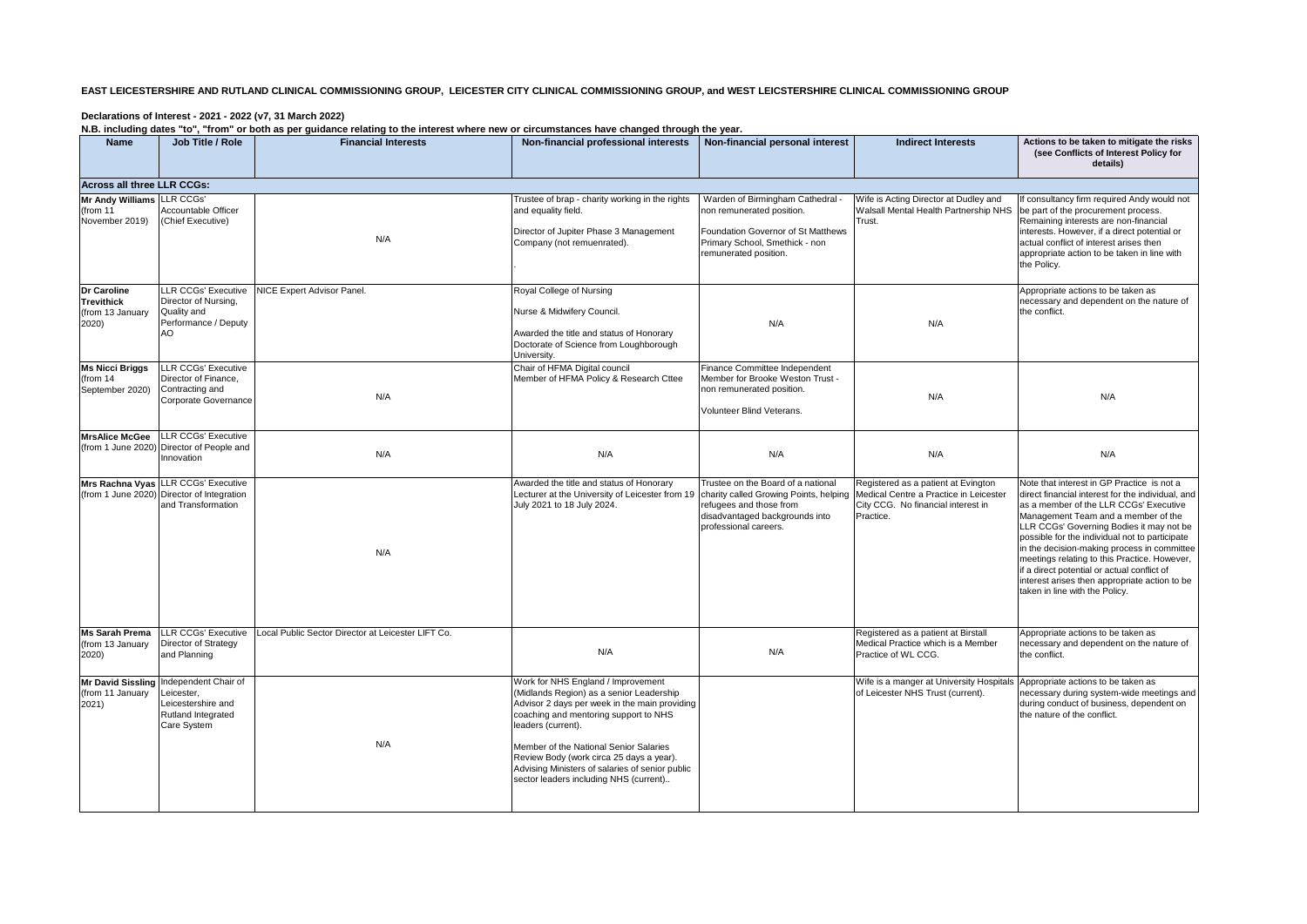| <b>Name</b>                   | <b>Job Title</b>                                                                                                      | <b>Financial Interests</b>                                                                                                                                                                                                                                                                                                                                                                                                                                                                                                                                                                                                                                                                                                                                                                                                                                                                                                                                                                                                                                                                                                                                      | Non-financial professional interests                                                                                                                                                                                                                    | Non-financial personal interest | <b>Indirect Interests</b>                                                                                                                                                                                                                                                                                                                                                                                                                                                                     | Actions to be taken to mitigate the risks<br>(see Conflicts of Interest Policy for<br>details)                                                                                                                                                                                                                                                                                                                                                                                                                                                                                                       |
|-------------------------------|-----------------------------------------------------------------------------------------------------------------------|-----------------------------------------------------------------------------------------------------------------------------------------------------------------------------------------------------------------------------------------------------------------------------------------------------------------------------------------------------------------------------------------------------------------------------------------------------------------------------------------------------------------------------------------------------------------------------------------------------------------------------------------------------------------------------------------------------------------------------------------------------------------------------------------------------------------------------------------------------------------------------------------------------------------------------------------------------------------------------------------------------------------------------------------------------------------------------------------------------------------------------------------------------------------|---------------------------------------------------------------------------------------------------------------------------------------------------------------------------------------------------------------------------------------------------------|---------------------------------|-----------------------------------------------------------------------------------------------------------------------------------------------------------------------------------------------------------------------------------------------------------------------------------------------------------------------------------------------------------------------------------------------------------------------------------------------------------------------------------------------|------------------------------------------------------------------------------------------------------------------------------------------------------------------------------------------------------------------------------------------------------------------------------------------------------------------------------------------------------------------------------------------------------------------------------------------------------------------------------------------------------------------------------------------------------------------------------------------------------|
|                               | East Leicestershire and Rutland CCG:                                                                                  |                                                                                                                                                                                                                                                                                                                                                                                                                                                                                                                                                                                                                                                                                                                                                                                                                                                                                                                                                                                                                                                                                                                                                                 |                                                                                                                                                                                                                                                         |                                 |                                                                                                                                                                                                                                                                                                                                                                                                                                                                                               |                                                                                                                                                                                                                                                                                                                                                                                                                                                                                                                                                                                                      |
| <b>Dr Vivek</b><br>Varakantam | <b>GP Governing Body</b><br>Member, Member<br>Practice<br>Representative<br>CCG Interim Chair<br>(from 1 August 2020) | GP Partner and associate GP trainer at The Croft Medical<br>Centre, Oadby, Leicester.<br>Director Bushby Lodge Medical Personal Health Services (Out<br>of Hours)<br>Resigned Director - LLR Provider Company.<br>The Practice is also the Jubilee Medical Practice Academy and<br>Training Hub.<br>Undertakes examination of medical students at the University of<br>Leicester.<br>The Croft Medical Centre is a shareholder in the Leicester,<br>Leicestershire and Rutland Provider Company Ltd (LLR<br>Provider Company Ltd).<br>Practice is a member of the East Leicestershire and Rutland GP<br>Federation. Partner at the Practice, Dr Shiraz Makda, is a<br>Board member on the ELR Federation Board (27 August 2020<br>advised that Dr Makda is no longer a director of the ELR<br>Federation Board).<br>Croft Medical Centre has a contract with Derbyshire Health<br>United for GPs from Croft Medical Centre to deliver urgent care<br>services in the Oadby Walk in Centre (as of April 2019).<br>Practice is a member of the Cross Counties Primary Care<br>Network (from 1 July 2019).<br>Director of RSSSV Holdings Ltd (from 29 April 2020). | FY2 Trainer in general practice (Health<br><b>Education East Midlands)</b><br>Fellow of the Royal College of General<br>Practitioners and British Medical Association<br>member.<br>Academic Champion / Research Fellow for<br>University of Leicester. | N/A                             | Wife is shareholder in Bushby Lodge<br>Medical (medical services company).<br>Wife commenced post in Interserve in<br>care at home (therefore conflicted with<br>e.g. CHC) - March 2015. As from<br>March 2020 wife now works for<br>"Empowering U" a provider of care<br>packages.<br>Indirect interest in respect of<br>discussions and decisions made relating<br>to GP Practice property. Dr<br>Varakantam does not own the Croft<br>Medical Centre premises, the premises<br>are leased. | In relation to financial interests, to ensure<br>individual does not participate in the<br>decision-making process in committee<br>meetings (e.g to absent themselves from<br>meetings at the relevant point on the<br>agenda); during procurement processes<br>individual to seek advice if and up to which<br>part of the process individuals can be<br>involved in, or not involved with at all etc.<br>For other declarations, appropriate actions<br>to be taken as necessary in line with the<br>Policy, dependent on the nature of the<br>interest declared and whether a conflict<br>arises. |
|                               |                                                                                                                       |                                                                                                                                                                                                                                                                                                                                                                                                                                                                                                                                                                                                                                                                                                                                                                                                                                                                                                                                                                                                                                                                                                                                                                 |                                                                                                                                                                                                                                                         |                                 |                                                                                                                                                                                                                                                                                                                                                                                                                                                                                               |                                                                                                                                                                                                                                                                                                                                                                                                                                                                                                                                                                                                      |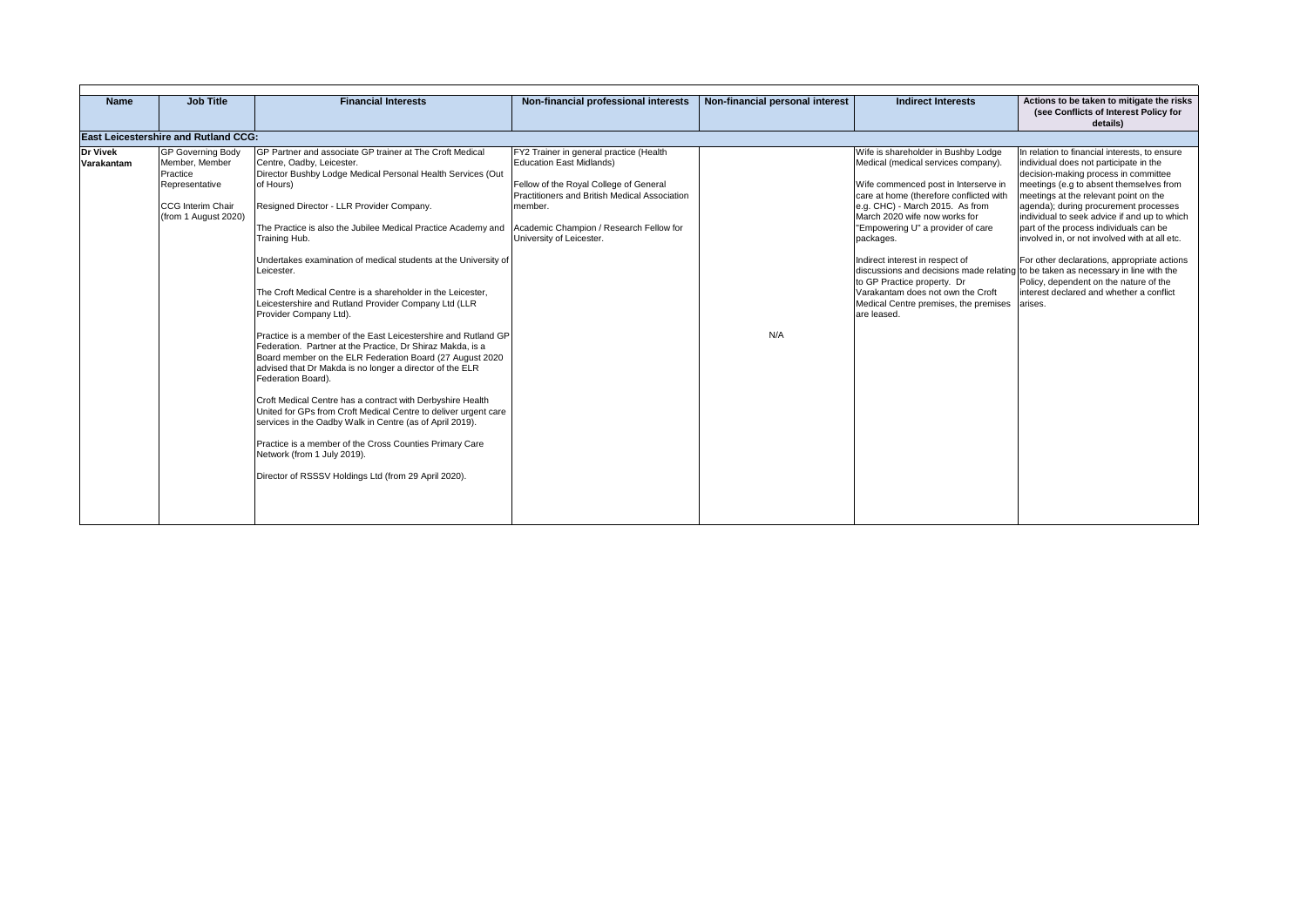| <b>Name</b>                                           | <b>Job Title</b>                                                                                  | <b>Financial Interests</b>                                                                                                                                                                                                                                                                                                                                                                                                                                                                                                                                                                    | Non-financial professional interests                                                                                                                                    | Non-financial personal interest                         | <b>Indirect Interests</b>                                                                                                                                                                                                                                                                                                        | Actions to be taken to mitigate the risks<br>(see Conflicts of Interest Policy for<br>details)                                                                                                                                                                                                                                                                                                                                                                                                                                                               |
|-------------------------------------------------------|---------------------------------------------------------------------------------------------------|-----------------------------------------------------------------------------------------------------------------------------------------------------------------------------------------------------------------------------------------------------------------------------------------------------------------------------------------------------------------------------------------------------------------------------------------------------------------------------------------------------------------------------------------------------------------------------------------------|-------------------------------------------------------------------------------------------------------------------------------------------------------------------------|---------------------------------------------------------|----------------------------------------------------------------------------------------------------------------------------------------------------------------------------------------------------------------------------------------------------------------------------------------------------------------------------------|--------------------------------------------------------------------------------------------------------------------------------------------------------------------------------------------------------------------------------------------------------------------------------------------------------------------------------------------------------------------------------------------------------------------------------------------------------------------------------------------------------------------------------------------------------------|
| <b>Ms Fiona Barber</b><br>(from 5 August<br>2019)     | Deputy Chair /<br>Independent Lay<br>Member                                                       | Patient Public Voice Advisor NHS England (from 2016) on the<br>following groups:<br>Primary Care Strategic Oversight Group, NHS England (from<br>2016).<br>Clinical Priority Advisory Group, NHS England (from 2016).                                                                                                                                                                                                                                                                                                                                                                         | Lay Member for General Pharmaceutical<br>Council (Accreditation & Recognition Panel)<br>from 2017.<br>Independent Member Leicester City Council<br>Standards Committee. | Trustee for Royal Air Force<br>Association (from 2018). | Registered as a patient at Greengate<br>Medical Centre which is a Member<br>Practice of WL CCG.                                                                                                                                                                                                                                  | Note that interest is not a direct financial<br>interest. However, if a direct potential or<br>actual conflict of interest arises then<br>appropriate action to be taken in line with<br>the Policy.                                                                                                                                                                                                                                                                                                                                                         |
| <b>Mr Warwick</b><br>Kendrick                         | Independent Lay<br>Member                                                                         | N/A                                                                                                                                                                                                                                                                                                                                                                                                                                                                                                                                                                                           | Member of Chartered Institute of Management<br>Accountants (CIMA).                                                                                                      | N/A                                                     | N/A                                                                                                                                                                                                                                                                                                                              | N/A                                                                                                                                                                                                                                                                                                                                                                                                                                                                                                                                                          |
| Mr Clive Wood                                         | Independent Lay<br>Member                                                                         | N/A                                                                                                                                                                                                                                                                                                                                                                                                                                                                                                                                                                                           | Vice President Section UK, International<br>Police Association (until end May 2018).<br>President Section UK, International Police<br>Association (from 9 June 2018).   | N/A                                                     | Son is employee of Total Community<br>Care Ltd which provides specialist care<br>services for individuals with spinal cord<br>injury and other neurological conditions<br>(until September 2021).                                                                                                                                | Note that interest is not a direct financial<br>interest. However, if a direct potential or<br>actual conflict of interest arises then<br>appropriate action to be taken in line with<br>the Policy.                                                                                                                                                                                                                                                                                                                                                         |
| <b>Dr Andrew</b><br>Ahyow<br>(from 1 January<br>2020) | <b>GP Governing Body</b><br>Member, Member<br>Practice<br>Representative /<br>Clinical Vice Chair | Senior Partner at Forest Medical Group (Forest House Medical<br>Centre).<br>GP Trainer, FY2 trainer, Health Education East Midlands.<br>Practice is a member of the ELR GP Federation.<br>Practice is a member of the Jubilee medical Practice Academy<br>and Training Hub.<br>Forest House Medical Centre is a shareholder in the Leicester,<br>Leicestershire and Rutland Provider Company Lrd. (LLR<br>Provider Company Ltd.).<br>Practice is a member of the North Blaby Primary Care Network<br>(from June / July 2019).<br>Direct interest in respect of discussions and decisions made | Member of the Royal College of General<br>Practitioners.                                                                                                                | N/A                                                     | Wife is a Public Health Consultant<br>(CCDC) for LLR.<br>Indirect interest in respect of<br>discussions and decisions made relating meetings at the relevant point on the<br>to GP Practice property relating to the<br>Forest House Medical Centre site as Dr<br>Ahyow does not own these premises,<br>the premises are leased. | In relation to financial interests, to ensure<br>individual does not participate in the<br>decision-making process in committee<br>meetings (e.g to absent themselves from<br>agenda); during procurement processes<br>individuals to seek advice if and up to which<br>part of the process individuals can be<br>involved in, or not involved with at all etc.<br>For other declarations, appropriate actions<br>to be taken as necessary in line with the<br>Policy, dependent on the nature of the<br>interest declared and whether a conflict<br>arises. |
| <b>Dr Nicholas</b><br>Glover                          | <b>GP Governing Body</b><br>Member, Member<br>Practice<br>Representative                          | GP Partner at Northfield Medical Centre, Blaby.<br>GP Trainer, East Midlands Deanery.<br>Member of the Leicester, Leicestershire and Rutland Local<br>Medical Committee.<br>Practice is a member of the East Leicestershire and Rutland GP<br>Federation.<br>The Northfield Medical Centre is a minor shareholder in<br>Leicester, Leicestershire and Rutland Provider Company Ltd.<br>(LLR Provider Company Ltd).<br>Practice is a member of the South Blaby and Lutterworth<br>Primary Care Network (from 1 July 2019).                                                                     | Member of the Royal College of General<br>Practitioners and British Medical Association.                                                                                | N/A                                                     | Indirect interest in respect of<br>discussions and decisions made relating individual does not participate in the<br>to GP Practice property, however does<br>not own the Northfield Medical Centre<br>premises. Dr Glover is one of three<br>partners who lease the building from an<br>independent company.                    | In relation to financial interests, to ensure<br>decision-making process in committee<br>meetings (e.g to absent themselves from<br>meetings at the relevant point on the<br>agenda); during procurement processes<br>individuals to seek advice if and up to which<br>part of the process individuals can be<br>involved in, or not involved with at all etc.<br>For other declarations, appropriate actions<br>to be taken as necessary in line with the<br>Policy, dependent on the nature of the<br>interest declared and whether a conflict<br>arises.  |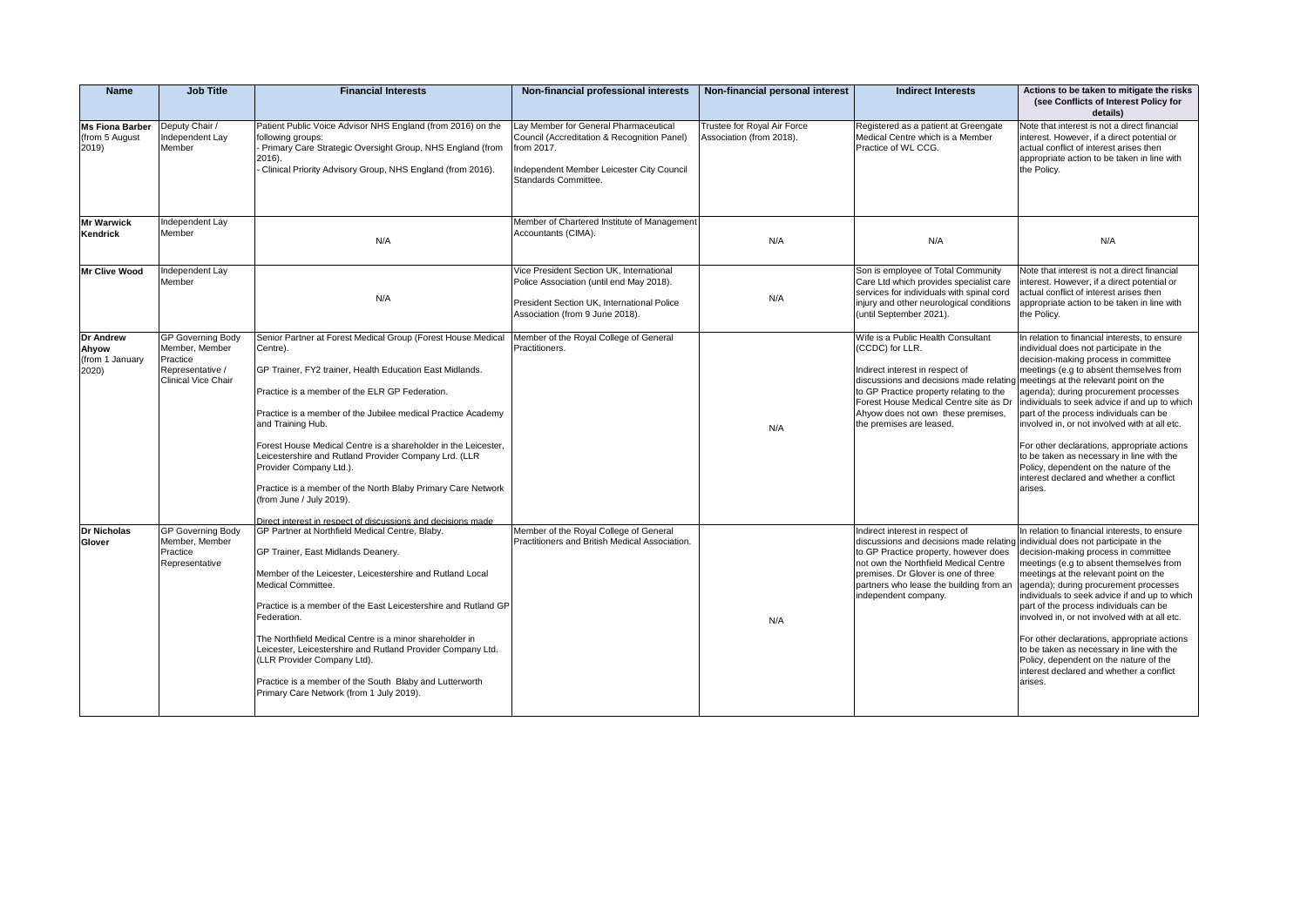| <b>Name</b>                                     | <b>Job Title</b>                                                                    | <b>Financial Interests</b>                                                                                                                                                                                                                                                                                                                                                                                                                                                                                                                                                                                                                                                                                                                                                                                                                                                                                                                                                                                                                                                                             | Non-financial professional interests                                                                                                              | Non-financial personal interest | <b>Indirect Interests</b>                                                                                                                                                                                                                                                                                                                                                                                                                                                                                                                                                                                       | Actions to be taken to mitigate the risks<br>(see Conflicts of Interest Policy for<br>details)                                                                                                                                                                                                                                                                                                                                                                                                                                                                                                                                                 |
|-------------------------------------------------|-------------------------------------------------------------------------------------|--------------------------------------------------------------------------------------------------------------------------------------------------------------------------------------------------------------------------------------------------------------------------------------------------------------------------------------------------------------------------------------------------------------------------------------------------------------------------------------------------------------------------------------------------------------------------------------------------------------------------------------------------------------------------------------------------------------------------------------------------------------------------------------------------------------------------------------------------------------------------------------------------------------------------------------------------------------------------------------------------------------------------------------------------------------------------------------------------------|---------------------------------------------------------------------------------------------------------------------------------------------------|---------------------------------|-----------------------------------------------------------------------------------------------------------------------------------------------------------------------------------------------------------------------------------------------------------------------------------------------------------------------------------------------------------------------------------------------------------------------------------------------------------------------------------------------------------------------------------------------------------------------------------------------------------------|------------------------------------------------------------------------------------------------------------------------------------------------------------------------------------------------------------------------------------------------------------------------------------------------------------------------------------------------------------------------------------------------------------------------------------------------------------------------------------------------------------------------------------------------------------------------------------------------------------------------------------------------|
|                                                 | Dr Girish Purohit GP Governing Body<br>Member, Member<br>Practice<br>Representative | Director Holiday Club 4 Kids Services Ltd, and Nurseries 'R' Us<br>Ltd - child care and nursery manned by wife. Dr Purohit and his<br>wife are also directors of Smarties Private Day Nursery Ltd<br>(from 28 February 2020), which is also manned by his wife.<br>Dr Purohit and his wife are Directors of Purohit Property Ltd<br>(from 1st May 2018).<br>GP Partner at The Jubilee Medical Practice, Syston Health<br>Centre, Syston, Leicestershire.<br>The Jubilee Medical Practice represents the locality that forms<br>part of the LLR Training Hub.<br>Practice is a member of the East Leicestershire and Rutland GP<br>Federation.<br>Member of the Leicester, Leicestershire and Rutland Local<br>Medical Committee.<br>The Jubliee Medical Practice is a shareholder in The Leicester,<br>Leicestershire and Rutland Provider Company Ltd (LLR<br>Provider Company Ltd).<br>Dementia Lead for East Midlands Clinical Mental Health<br>Network (from 23 May 2018 - November 2020).<br>Practice is a member of the Melton, Syston and Vale Primary<br>Care Network (from June / July 2019). | Member of the Royal College of General<br>Practitioners (from February 2021).<br>Member of the Royal College of Physicians<br>(from August 2020). | N/A                             | Indirect interest in respect of<br>discussions and decisions made relating individual does not participate in the<br>to GP Practice property, however does<br>not own the Syston Health Centre as<br>currently leasing the practice premises<br>within the health centre.<br>Registered as a patient at Central<br>Surgery in Oadby which is a Member<br>Practice of ELR CCG.<br>Wife volunteers at the Melton, Syston<br>and Vale COVID Vaccination Centre as<br>a Vaccinator (her honorary employment interest declared and whether a conflict<br>is with the Jubilee Medical Practice)<br>(from March 2021). | In relation to financial interests, to ensure<br>decision-making process in committee<br>meetings (e.g to absent themselves from<br>meetings at the relevant point on the<br>agenda); during procurement processes<br>individuals to seek advice if and up to which<br>part of the process individuals can be<br>involved in, or not involved with at all etc.<br>For other declarations, appropriate actions<br>to be taken as necessary in line with the<br>Policy, dependent on the nature of the<br>arises.                                                                                                                                |
| Dr Nikhil<br>Mahatma<br>(from 14 April<br>2020) | <b>GP Governing Body</b><br>Member, Member<br>Practice<br>Representative            | GP Partner at Kingsway Surgery.<br>Practice is a member of the ELR GP Federation.<br>Practice is a minor Shareholder in the Leicester, Leicestershire<br>and Rutland Provider Company Ltd. (LLR Provider Company<br>Ltd).<br>Practice is a member of North Blaby Primary Care Network<br>(from 1 July 2019).<br>Director of N Mahatma Medical Services Ltd, a company<br>through which Dr Mahatma provided medical consultancy as a<br>locum GP.<br>Direct interest in respect of discussions and decisions made<br>relating to GP Practice property relating to Kingsway Surgery,<br>as part owner of premises.                                                                                                                                                                                                                                                                                                                                                                                                                                                                                       | Member of the British Medical Association                                                                                                         | N/A                             | in Hinckley.<br>Father-in-law is a pharmacist in<br>Evington, Leicester.<br>Secretary of M H Trims Ltd which is a<br>textiles company owned by Dr<br>Mahatma's father.<br>Registered as a patient at Forest House<br>Medical Centre which is a Member<br>Practice of ELR CCG.                                                                                                                                                                                                                                                                                                                                   | Wife is an optometrist at Vision Express In relation to financial interests, to ensure<br>individual does not participate in the<br>decision-making process in committee<br>meetings (e.g to absent themselves from<br>meetings at the relevant point on the<br>agenda); during procurement processes<br>individuals to seek advice if and up to which<br>part of the process individuals can be<br>involved in, or not involved with at all etc.<br>For other declarations, appropriate actions<br>to be taken as necessary in line with the<br>Policy, dependent on the nature of the<br>interest declared and whether a conflict<br>arises. |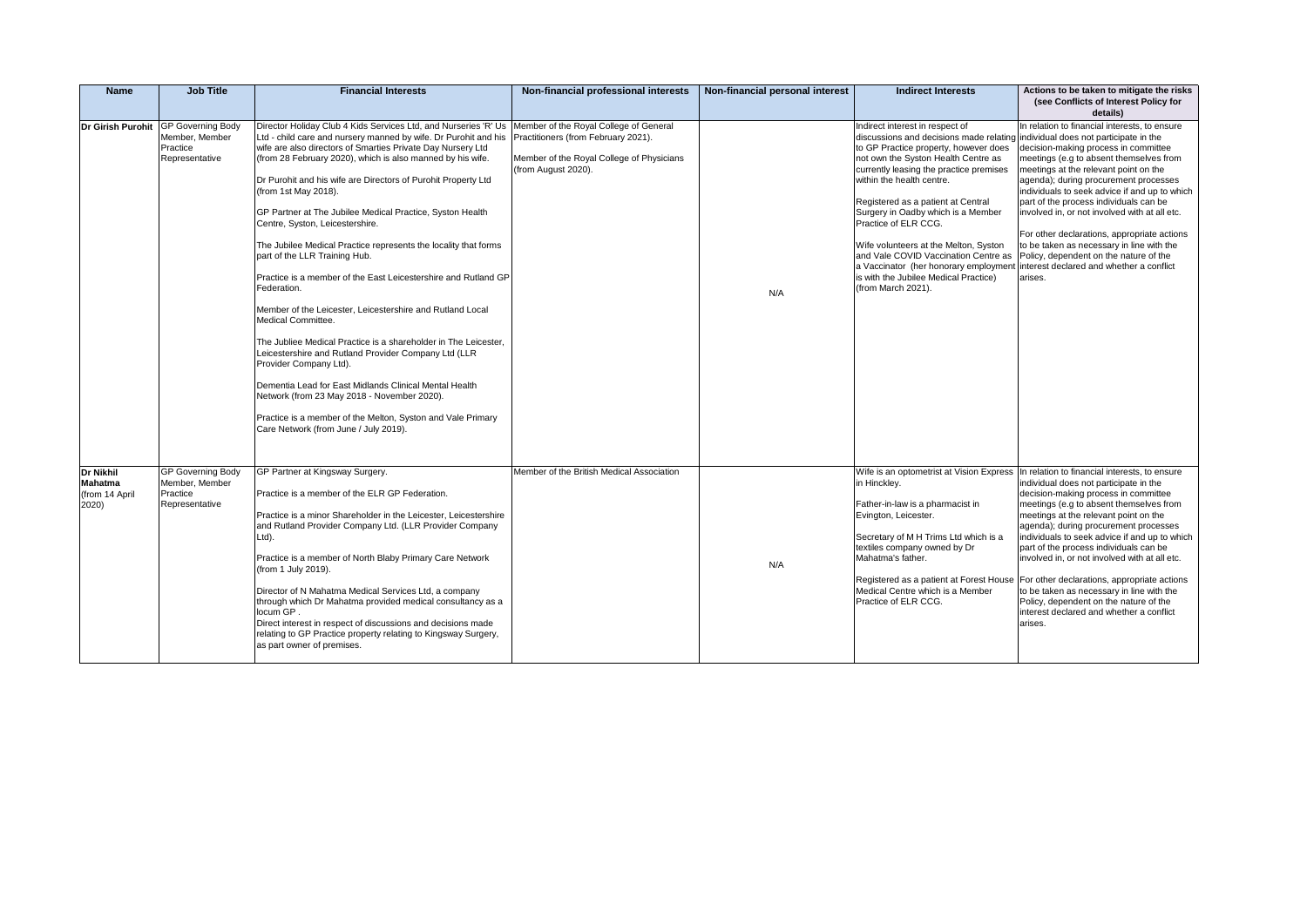| <b>Name</b>                                                                                                                | <b>Job Title</b>                                                         | <b>Financial Interests</b>                                                                                                                                                                                                                                                                                                                                                                                                                                              | Non-financial professional interests                                         | Non-financial personal interest | <b>Indirect Interests</b>                                                                                                                                                                                                                                                                                                                                               | Actions to be taken to mitigate the risks<br>(see Conflicts of Interest Policy for<br>details)                                                                                                                                                                                                                                                                                                                                                                                                                                                                                                        |
|----------------------------------------------------------------------------------------------------------------------------|--------------------------------------------------------------------------|-------------------------------------------------------------------------------------------------------------------------------------------------------------------------------------------------------------------------------------------------------------------------------------------------------------------------------------------------------------------------------------------------------------------------------------------------------------------------|------------------------------------------------------------------------------|---------------------------------|-------------------------------------------------------------------------------------------------------------------------------------------------------------------------------------------------------------------------------------------------------------------------------------------------------------------------------------------------------------------------|-------------------------------------------------------------------------------------------------------------------------------------------------------------------------------------------------------------------------------------------------------------------------------------------------------------------------------------------------------------------------------------------------------------------------------------------------------------------------------------------------------------------------------------------------------------------------------------------------------|
| Dr Graham<br>Johnson<br>(from 10<br>November 2020)                                                                         | <b>GP Governing Body</b><br>Member, Member<br>Practice<br>Representative | GP Partner at Wycliffe Medical Practice.<br>Member of the Leicester. Leicestershire and Rutland Local<br>Medical Committee.<br>Practice is a member of the East Leicestershire and Rutland GP<br>Federation.<br>Wycliffe Medical Practice is a minor shareholder in Leicester,<br>Leicestershire and Rutland Provider Company Ltd. (LLR<br>Provider Company Ltd).<br>Practice is a member of the South Blabyand Lutterworth<br>Primary Care Network (from 1 July 2019). | N/A                                                                          | N/A                             | N/A                                                                                                                                                                                                                                                                                                                                                                     | In relation to financial interests, to ensure<br>individual does not participate in the<br>decision-making process in committee<br>meetings (e.g to absent themselves from<br>meetings at the relevant point on the<br>agenda); during procurement processes<br>individuals to seek advice if and up to which<br>part of the process individuals can be<br>involved in, or not involved with at all etc.<br>For other declarations, appropriate actions<br>to be taken as necessary in line with the<br>Policy, dependent on the nature of the<br>interest declared and whether a conflict<br>arises. |
| <b>Dr Katherine</b><br>Packham (until<br>January 2021 for<br>ELR CCG and<br>from February<br>2021 for LC CCG<br>see below) | Public Health<br>Consultant                                              | Public Health Consultant employed by Leicestershire County<br>Council (from 13 August 2018).<br>Was a locum GP for 6 months and then a salaried GP for 18<br>months at Countesthorpe Health Centre from 2008 to 2010.<br>Was a GP registrar at Countesthopr in 2005 - 2006 and 2008.<br>Was a P registrar at the Limes in Narborough in 2006 - 2008.<br>Was a pre-registration house officer in General Practice at The<br>County Practice, Syston (2004 - 2005).       | Fellow of Faculty of Public Health.<br>Member of British Medical Association | N/A                             | University Hospitals of Leicester NHS<br>Trust. He is also the Clinical Lead for<br>Cardio-Pulmonary Exercise Testing and<br>Prehabilitation, and the Clinical Lead for   meetings at the relevant point on the<br>the Fit for Surgery prehabilitation<br>programme since 2019. He is also the<br>Clinical Clinical Lead for Orthopaedics<br>prehabilitation programme. | Husband is a Consultant Anaesthetist at In relation to financial interests, to ensure<br>individual does not participate in the<br>decision-making process in committee<br>meetings (e.g to absent themselves from<br>agenda); during procurement processes<br>individuals to seek advice if and up to which<br>part of the process individuals can be<br>involved in, or not involved with at all etc.<br>For other declarations, appropriate actions<br>to be taken as necessary in line with the<br>Policy, dependent on the nature of the<br>interest declared and whether a conflict<br>arises.  |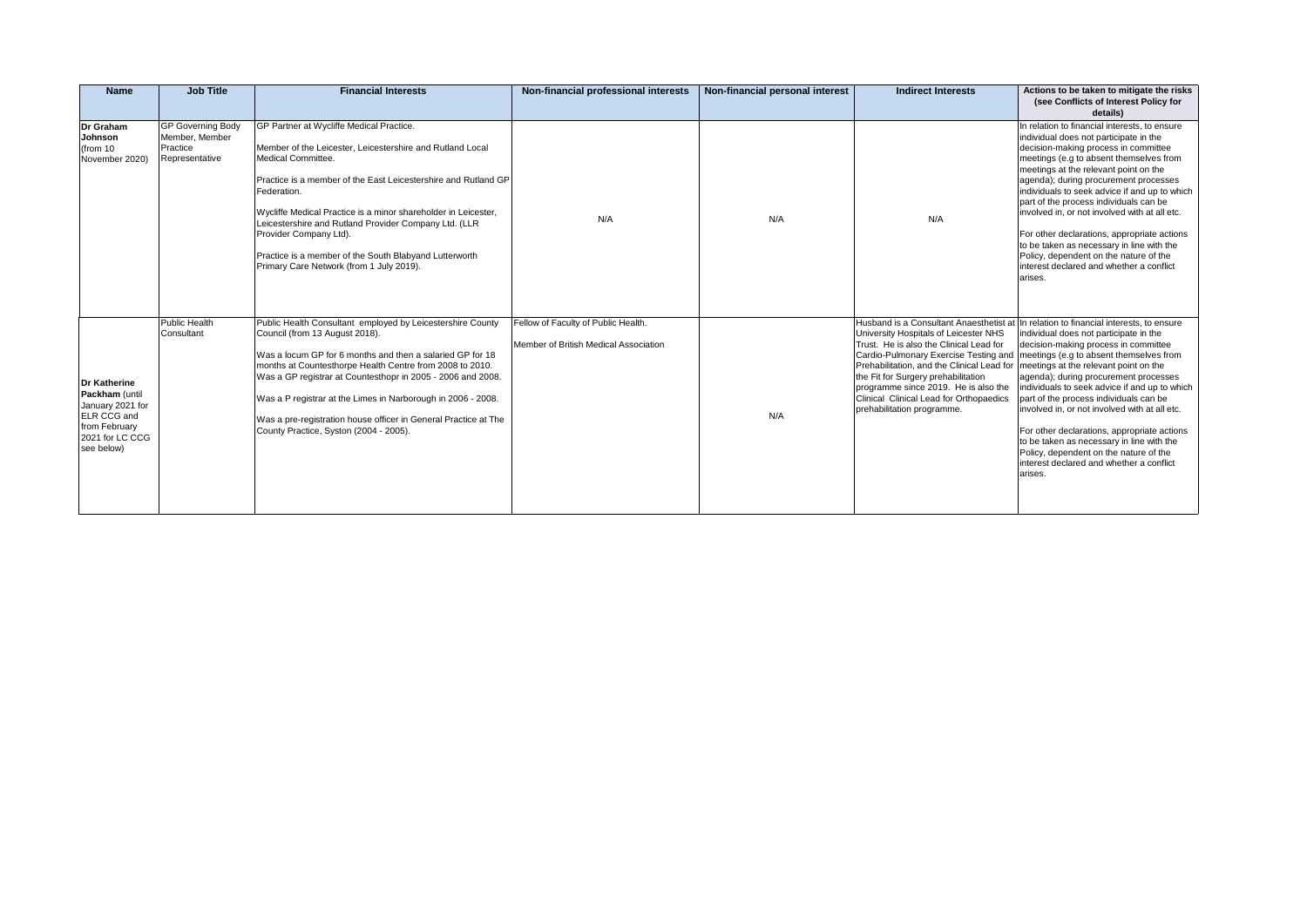| <b>Name</b>                | <b>Job Title</b> | <b>Financial Interests</b>                                                                                                                                                                                                                                                                                                                                                                                                                                                                                                                                                                                                                                                                                                                                                                                                                                                                                                                                                                                                                                                                                                                                                                                                                                                                                                                                                                                                                                                                                                                                                                                                                                                                                                                                 | Non-financial professional interests                                                                                                               | Non-financial personal interest | <b>Indirect Interests</b>                                                                                                                                                                                                                                                              | Actions to be taken to mitigate the risks<br>(see Conflicts of Interest Policy for<br>details)                                                                                                                                                                                                                                                                                                                                                                                                                    |
|----------------------------|------------------|------------------------------------------------------------------------------------------------------------------------------------------------------------------------------------------------------------------------------------------------------------------------------------------------------------------------------------------------------------------------------------------------------------------------------------------------------------------------------------------------------------------------------------------------------------------------------------------------------------------------------------------------------------------------------------------------------------------------------------------------------------------------------------------------------------------------------------------------------------------------------------------------------------------------------------------------------------------------------------------------------------------------------------------------------------------------------------------------------------------------------------------------------------------------------------------------------------------------------------------------------------------------------------------------------------------------------------------------------------------------------------------------------------------------------------------------------------------------------------------------------------------------------------------------------------------------------------------------------------------------------------------------------------------------------------------------------------------------------------------------------------|----------------------------------------------------------------------------------------------------------------------------------------------------|---------------------------------|----------------------------------------------------------------------------------------------------------------------------------------------------------------------------------------------------------------------------------------------------------------------------------------|-------------------------------------------------------------------------------------------------------------------------------------------------------------------------------------------------------------------------------------------------------------------------------------------------------------------------------------------------------------------------------------------------------------------------------------------------------------------------------------------------------------------|
| <b>Leicester City CCG:</b> |                  |                                                                                                                                                                                                                                                                                                                                                                                                                                                                                                                                                                                                                                                                                                                                                                                                                                                                                                                                                                                                                                                                                                                                                                                                                                                                                                                                                                                                                                                                                                                                                                                                                                                                                                                                                            |                                                                                                                                                    |                                 |                                                                                                                                                                                                                                                                                        |                                                                                                                                                                                                                                                                                                                                                                                                                                                                                                                   |
| Prof Azhar<br>Farooqi      | <b>CCG Chair</b> | GP Partner at East Leicester Medical Practice and part owner.<br>Director of A Farooqi Limited which provides clinical research<br>and quality service. Part owner and share-holdings exceeding<br>25%.<br>GP Practice (East Leicester Medical Practice) is a member of<br>the LLR GP Provider Company with less than 1% ownership.<br>Honorary Professor, Department of Health Sciences at<br>University of Leicester and Clinical Director Centre of Ethnic<br>Health Research University of Leicester.<br>East Leicester Medical Practice in receipt of NHS England<br>research funding via National Institute of Healthcare Research.<br>East Leicester Medical Practice acts as the lead practice for<br>Across Leicester Academy (a consortium of 7 city practices)<br>providing undergraduate medical teaching to a number of<br>medical schools.<br>Practice was a member of the Aegis Primary Care Network (1<br>July 2019 - August 2021). From 1 September 2021 Practice is a<br>member of Salutem Primary Care Network.<br>National and international presentations and lectures as part of<br>research or academic and postgraduate education roles<br>including non-promotional educational activity sponsored by<br>charities and pharmaceutical companies.<br>East Midlands Clinical Research Network - Clinical Director<br>appointef from 1 June 2021, Division 5, East Midlands Clinical<br>Research Network hosted by University Hospitals of Leicester<br>NHS Trust on behalf of the National Institute of Health Research<br>(position is remunerated).<br>Co-director of Regional Diabetes and Vascular Clinical Network,<br>NHS England Midlands.<br>Son, Dr Imran Farooqi, is a partner at the East Leicester<br>Medical Practice. | Fellow of the Royal College of General<br>Practitioners.<br>Member of the British Medical Association.<br>Member of the Leicester Medical Society. | N/A                             | Indirect interest in respect of<br>discussions and decisions made relating individual does not participate in the<br>to GP Practice property, however does<br>not own the Practice premises as these<br>are leased from NHS Property Services.   meetings at the relevant point on the | In relation to financial interests, to ensure<br>decision-making process in committee<br>meetings (e.g to absent themselves from<br>agenda); during procurement processes<br>individual to seek advice if and up to which<br>part of the process individuals can be<br>involved in, or not involved with at all etc.<br>For other declarations, appropriate actions<br>to be taken as necessary in line with the<br>Policy, dependent on the nature of the<br>interest declared and whether a conflict<br>arises. |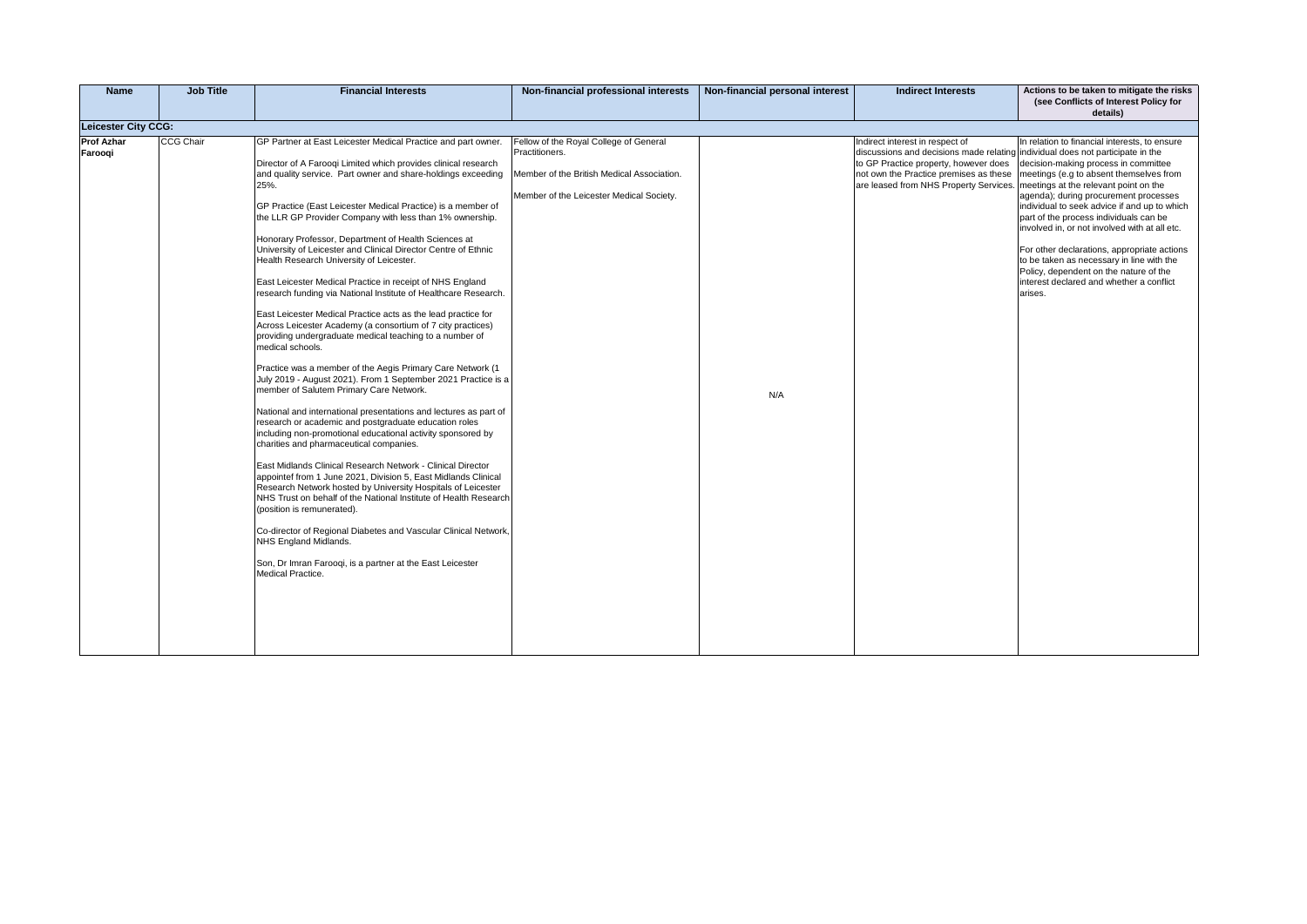| <b>Name</b>   | <b>Job Title</b> | <b>Financial Interests</b>                                                                                                                                                                                                                                                                                                                                                                                                                                                                                                                                                                                                                                                                                                                                                                                                                                                                                                                                                                                                                                                                                                                                                                                                                                                             | Non-financial professional interests       | Non-financial personal interest | <b>Indirect Interests</b>                                                                                                                                                                                                                                                                                                                                                      | Actions to be taken to mitigate the risks<br>(see Conflicts of Interest Policy for<br>details)                                                                                                                                                                                                                                                                                                                                                                                                                                                                                                                                              |
|---------------|------------------|----------------------------------------------------------------------------------------------------------------------------------------------------------------------------------------------------------------------------------------------------------------------------------------------------------------------------------------------------------------------------------------------------------------------------------------------------------------------------------------------------------------------------------------------------------------------------------------------------------------------------------------------------------------------------------------------------------------------------------------------------------------------------------------------------------------------------------------------------------------------------------------------------------------------------------------------------------------------------------------------------------------------------------------------------------------------------------------------------------------------------------------------------------------------------------------------------------------------------------------------------------------------------------------|--------------------------------------------|---------------------------------|--------------------------------------------------------------------------------------------------------------------------------------------------------------------------------------------------------------------------------------------------------------------------------------------------------------------------------------------------------------------------------|---------------------------------------------------------------------------------------------------------------------------------------------------------------------------------------------------------------------------------------------------------------------------------------------------------------------------------------------------------------------------------------------------------------------------------------------------------------------------------------------------------------------------------------------------------------------------------------------------------------------------------------------|
| Dr Avi Prasad |                  | Assistant Clinical Chair GP Principal partner of Clarendon Park Medical Centre.<br>Clarendon Park Medical Centre is a Member of the Leicester<br>City Health Federation. Leicester City Health Federation<br>formerly known as Across Leicester Federation.<br>Director of Leicester City Health Ltd (from 1/02/2020) - (Dr<br>Prasad advised this is no longer a Federation and acts as a<br>provider arm of Willows Health from February 2020).<br>Director of Clarendon Medical Centre Property Limited.<br>GP Practice (Clarendon Park Medical Centre) is a member of<br>the LLR GP Provider Company with less than 1% ownership.<br>Clarendon Park Medical Centre is a secondary provider of<br>vasectomy services.<br>Clarendon Park Medical Centre is a member of the Aegis<br>Primary Care Network (PCN) ( July 2019).<br>GP Partner of Willowbrook Medical Centre.<br>Willowbrook Medical Centre is a member of the Aegis Primary<br>Care Network ( July 2019).<br>GP Partner of Pasley Road Health Centre.<br>Pasley Road Health Centre is a member of the Aegis Primary<br>Care Network (July 2019).<br>GP Partner of Heatherbrook Surgery.<br>Heatherbrook Surgery is a member of the Aegis Primary Care<br>Network (July 2019).<br>GP Partner of Williows Medical Centre. | Member of the British Medical Association. |                                 | professor at DeMontfort University,<br>Tutor at Leicester University; co-founder<br>and Director of the Digital Health and<br>Primary care Research at DeMontfort<br>University.<br>Dr Amba Prasad (daughter) is a<br>qualitified GP in the City.<br>Dr Arushee Prasad (daughter) is a<br>locum GP in Leicester.<br>Dr Neel Somani (son in law) works as a<br>dentist locally. | Dr Rishabh Prasad (son) is an honorary In relation to financial interests, to ensure<br>individual does not participate in the<br>decision-making process in committee<br>meetings (e.g to absent themselves from<br>meetings at the relevant point on the<br>agenda); during procurement processes<br>individual to seek advice if and up to which<br>part of the process individuals can be<br>involved in, or not involved with at all etc.<br>For other declarations, appropriate actions<br>to be taken as necessary in line with the<br>Policy, dependent on the nature of the<br>interest declared and whether a conflict<br>arises. |
|               |                  | Willows Medical Centre is a member of the Aegis Primary Care<br>Network (July 2019).<br>GP Partner of Dishley Grange Medical Practice.<br>Dishley Grange Medical Practice is a member of the (Maxwell<br>Surgery) Beacon PCN, WL CCG (July 2019).<br>GP Partner of Sayeed Medical Centre.<br>Sayeed Medical Centre is a member of the Leicester Central<br>Primary Care Network (July 2019).<br>GP Partner of Al Razi Medical Centre. Al Razi Medical Centre<br>is a member of the City Care Alliance Primary Care Network<br>(March 2022).                                                                                                                                                                                                                                                                                                                                                                                                                                                                                                                                                                                                                                                                                                                                            |                                            | N/A                             |                                                                                                                                                                                                                                                                                                                                                                                |                                                                                                                                                                                                                                                                                                                                                                                                                                                                                                                                                                                                                                             |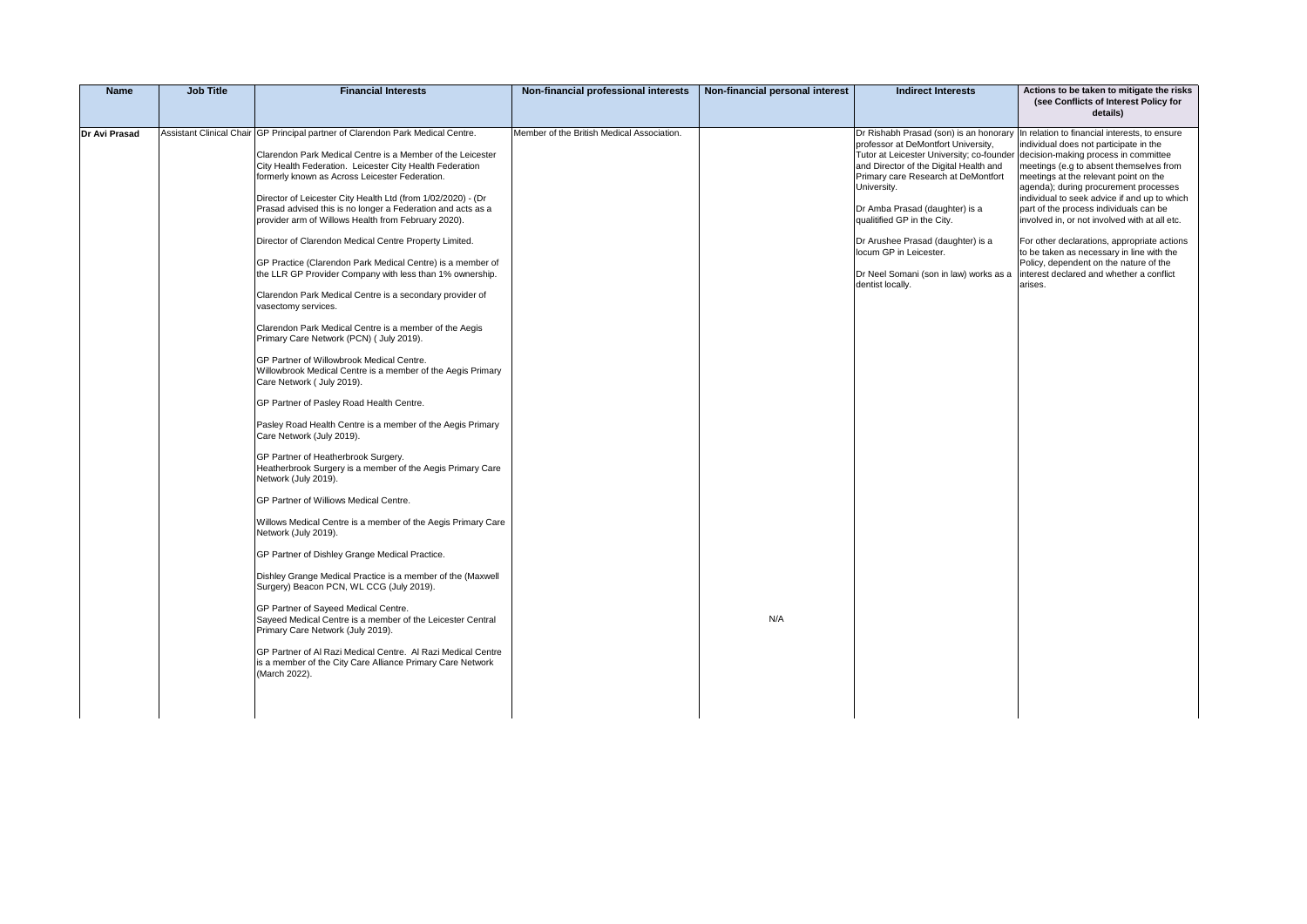| Dr Avi Prasad continued:<br>Director of Willows Health. Willows Health is a consortium of<br>the following Practices:<br>Clarendon Park Medical Centre (Aegis PCN, LC CCG))<br>Willows Medical Centre (Aegis PCN, LC CCG)<br>Dishley Grange Medical Practice (Maxwell Surgery) (Beacon<br>PCN. WL CCG)<br>Dishley Grange Medical Practice (Hathern Surgery) (Beacon<br>PCN, WL CCG)<br>Sayeed Medical Centre (Leicester Central PCN, LC CCG)<br>Willowbrook Medical Centre (Aegis PCN, LC CCG)<br>Pasley Road Medical Centre (Aegis PCN, LC CCG)<br>Heatherbrook Surgery (Aegis PCN, LC CCG).<br>Part own the following Practice premises: Clarendon Park<br>Medical Centre and Hathern Branch of Dishley Grange Medical<br>Practice.                                                                                         |  |  |
|-------------------------------------------------------------------------------------------------------------------------------------------------------------------------------------------------------------------------------------------------------------------------------------------------------------------------------------------------------------------------------------------------------------------------------------------------------------------------------------------------------------------------------------------------------------------------------------------------------------------------------------------------------------------------------------------------------------------------------------------------------------------------------------------------------------------------------|--|--|
| Director of Biocatalyst Innovation Ltd (from 12/11/2020).<br>Director of CheetahSpots Ltd (from 9/01/2020).<br>Director of Willows Property Ventures Ltd (from 7/01/2020).<br>Director of Locumbrite Ltd (from 14/1/2020)<br>Director of CPMC Property Ltd (from 23/9/2013).<br>Diector of LLR Locums Ltd (from 29 July 2021).<br>Dr Rishabh Prasad (son) is a partner at the following Practices:<br>Clarendon Park Medical Centre (Aegis PCN, LC CCG))<br>Willows Medical Centre (Aegis PCN, LC CCG)<br>Dishley Grange Medical Practice (Maxwell Surgery) (Beacon<br>PCN, WL CCG)<br>Dishley Grange Medical Practice (Hathern Surgery) (Beacon<br>PCN, WL CCG)<br>Sayeed Medical Centre (Leicester Central PCN, LC CCG)<br>Willowbrook Medical Centre (Aegis PCN, LC CCG)<br>Pasley Road Medical Centre (Aegis PCN, LC CCG) |  |  |
| Heatherbrook Surgery (Aegis PCN, LC CCG).<br>Dr Rishabh Prasad (son):<br>Director and Chair of the Leicester City Health Ltd<br>the Chair of LLR Provider Company Ltd (from November<br>2018 until April 2021).<br>Chair of Willows Health<br>he previously undertook ad hoc work for Leicester City CCG.                                                                                                                                                                                                                                                                                                                                                                                                                                                                                                                     |  |  |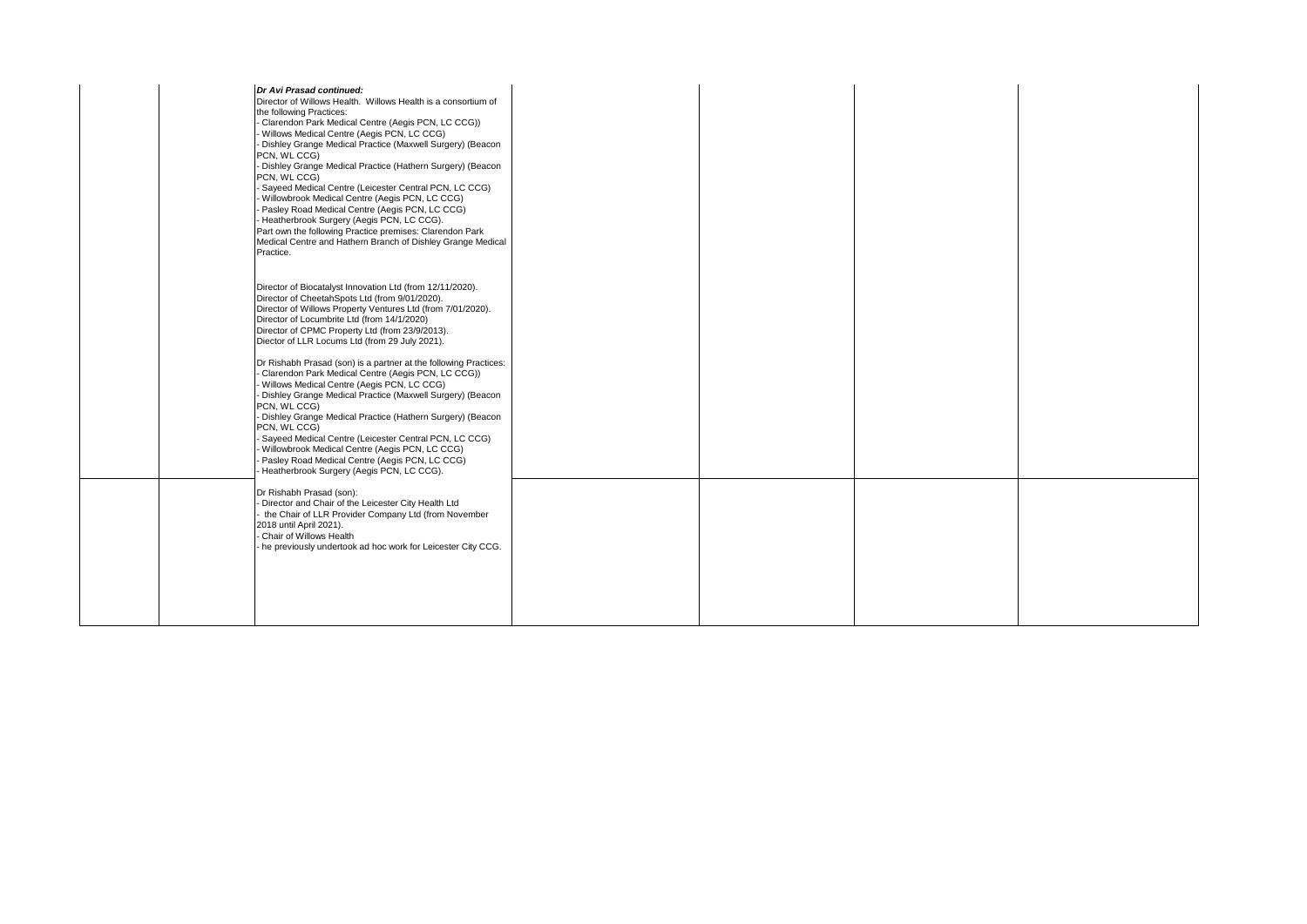| <b>Name</b>                   | <b>Job Title</b>          | <b>Financial Interests</b>                                                                                                                                                                                                                                                                                                                    | Non-financial professional interests                                                                                                                                                                                                                                                                                                                                                                                                                                                                                                                                                                                                                                                                                                                                                                                                                                           | Non-financial personal interest                                                                           | <b>Indirect Interests</b>                                                                                                                                                                                                                                                                                                                                                                                                                                                                                                                                                       | Actions to be taken to mitigate the risks<br>(see Conflicts of Interest Policy for                                                                                                                                                                                                                                                                                                                                                                                                                                                                                                                  |
|-------------------------------|---------------------------|-----------------------------------------------------------------------------------------------------------------------------------------------------------------------------------------------------------------------------------------------------------------------------------------------------------------------------------------------|--------------------------------------------------------------------------------------------------------------------------------------------------------------------------------------------------------------------------------------------------------------------------------------------------------------------------------------------------------------------------------------------------------------------------------------------------------------------------------------------------------------------------------------------------------------------------------------------------------------------------------------------------------------------------------------------------------------------------------------------------------------------------------------------------------------------------------------------------------------------------------|-----------------------------------------------------------------------------------------------------------|---------------------------------------------------------------------------------------------------------------------------------------------------------------------------------------------------------------------------------------------------------------------------------------------------------------------------------------------------------------------------------------------------------------------------------------------------------------------------------------------------------------------------------------------------------------------------------|-----------------------------------------------------------------------------------------------------------------------------------------------------------------------------------------------------------------------------------------------------------------------------------------------------------------------------------------------------------------------------------------------------------------------------------------------------------------------------------------------------------------------------------------------------------------------------------------------------|
|                               |                           |                                                                                                                                                                                                                                                                                                                                               |                                                                                                                                                                                                                                                                                                                                                                                                                                                                                                                                                                                                                                                                                                                                                                                                                                                                                |                                                                                                           |                                                                                                                                                                                                                                                                                                                                                                                                                                                                                                                                                                                 | details)                                                                                                                                                                                                                                                                                                                                                                                                                                                                                                                                                                                            |
| <b>Mr Nick Carter</b>         | Independent Lay<br>Member | Media consultancy - national and international work on media,<br>communications and cohesion with particular reference to the<br>reporting of diversity and inequality (from 2012)<br>Contract to provide communication advice to the Trustees -<br>Community of St Mary the Virgin, Wantage, Oxfordshire (from<br>2012 to 31 December 2020). | Chair of the Leicester Multicultural Advisory<br>Group. Informal, independent body who meet<br>to consider and advise on diversity and<br>cohesion issues. Largely dormant (from<br>2012).<br>Fellow of the Royal Society for the support of<br>Arts, Manufacturers and Science (FRSA)<br>(from 2012 until 11 June 2021).<br>World Association of Newspapers - Member<br>(from 2012).<br>Emeritus Member of Society of Editors (from<br>2012).<br>Associate Member of University Court,<br>University of Leicester (from 2012).<br>From April 2022 will be taking up position as<br>Non-Executive Director on the Board of<br>Inclusion Healthcare, pending formal<br>confirmation of appointment. Inclusion<br>Healthcare is a Community Interest Company<br>and a provider of primary medical care<br>services in Leicester City (role is voluntary<br>and not remunerated). | N/A                                                                                                       | Registered as a patient at DeMontfort<br>Street Surgery (LC CCG).                                                                                                                                                                                                                                                                                                                                                                                                                                                                                                               | In relation to financial interests, to ensure<br>individual does not participate in the<br>decision-making process in committee<br>meetings (e.g to absent themselves from<br>meetings at the relevant point on the<br>agenda); during procurement processes<br>individual to seek advice if and up to which<br>part of the process individual can be<br>involved in, or not involved with at all etc.<br>For other declarations, appropriate actions<br>to be taken as necessary in line with the<br>Policy, dependent on the nature of the<br>interest declared and whether a conflict<br>arises. |
| <b>Prof Jeffrey</b><br>Knight | Independent Lay<br>Member | N/A                                                                                                                                                                                                                                                                                                                                           | Fellow of Institute of Mechanical Engineers.                                                                                                                                                                                                                                                                                                                                                                                                                                                                                                                                                                                                                                                                                                                                                                                                                                   | Chair, Board of Trustees, Learning<br>without Limits Academy Trust,<br>Leicester (from 2 September 2021). | Helen Knight (daughter) is Deputy Chief Appropriate actions to be taken as<br>Pharmacist at University Hospitals of<br>Leicester NHS Trust.<br>Dr Nicola Masal (son in law) is<br>Cardiothoracic Surgeon, Cardiac<br>Surgery, Glenfield General Hospital site<br>of University Hospitals of Leicester NHS<br>Trust.<br>Mary Riley (sister) is employed by<br>Honeysuckle Farm Care Home, Newton<br>Unthank (from 2014 - ended January<br>2020).<br>Marjorie Burbidge (sister) is employed<br>by Honeysuckle Farm Care Home,<br>Newton Unthank (from 2014 - ended<br>July 2020). | necessary and dependent on the nature of<br>the conflict.                                                                                                                                                                                                                                                                                                                                                                                                                                                                                                                                           |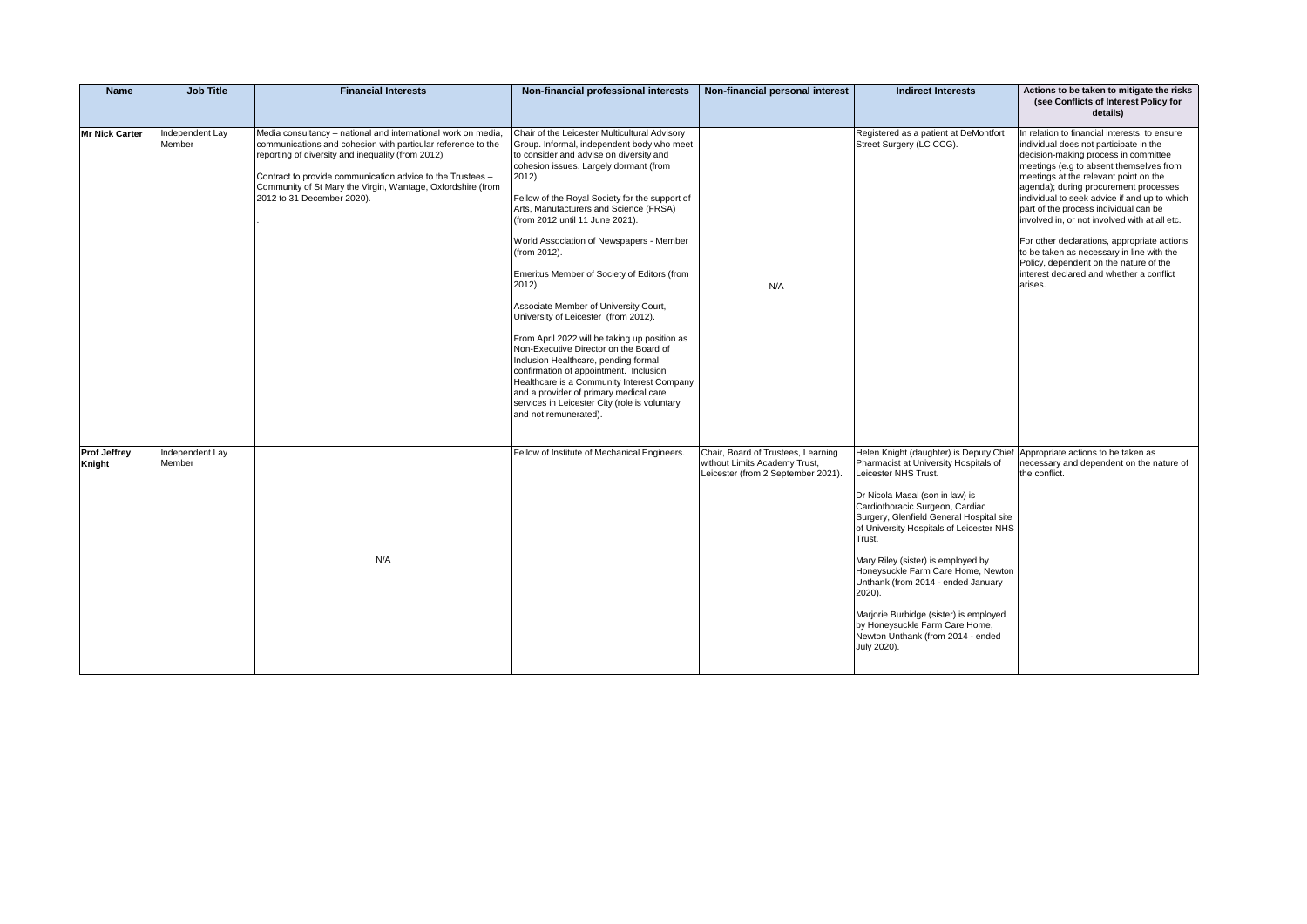| <b>Name</b>                               | <b>Job Title</b>                 | <b>Financial Interests</b>                                                                                                                                                                                                                                                                                                                                                                                                                                                                                                                                                                                                                              | Non-financial professional interests                                                                                                                                                                                                             | Non-financial personal interest                         | <b>Indirect Interests</b>                                                                                                                                                                                                                             | Actions to be taken to mitigate the risks<br>(see Conflicts of Interest Policy for<br>details)                                                                                                                                                                                                                                                                                                                                                                                                                                                                                                                                                                                      |
|-------------------------------------------|----------------------------------|---------------------------------------------------------------------------------------------------------------------------------------------------------------------------------------------------------------------------------------------------------------------------------------------------------------------------------------------------------------------------------------------------------------------------------------------------------------------------------------------------------------------------------------------------------------------------------------------------------------------------------------------------------|--------------------------------------------------------------------------------------------------------------------------------------------------------------------------------------------------------------------------------------------------|---------------------------------------------------------|-------------------------------------------------------------------------------------------------------------------------------------------------------------------------------------------------------------------------------------------------------|-------------------------------------------------------------------------------------------------------------------------------------------------------------------------------------------------------------------------------------------------------------------------------------------------------------------------------------------------------------------------------------------------------------------------------------------------------------------------------------------------------------------------------------------------------------------------------------------------------------------------------------------------------------------------------------|
| Mr Zuffar Hag<br>(until 31 March<br>2022) | Independent Lay<br>Member        | Trustee of Charity, International Hospital Relief.<br>Owner of Zen Enterprizes.<br>Vice chair of Leicester Children's Hospital Charity Campaign.<br>Director of The Consortium Leicester Ltd.                                                                                                                                                                                                                                                                                                                                                                                                                                                           | N/A                                                                                                                                                                                                                                              | Member of the Liberal Democrat<br>Party, East Midlands. | Brother employed as procurement<br>manager at George Eliot Hospital (until<br>May 2021). Brother employed as Head<br>of Procurement at University Hospitals<br>of Coventry (from May 2021).<br>Wife is Deputy Leader of Oadby and<br>Wigston Council. | In relation to financial interests, to ensure<br>individual does not participate in the<br>decision-making process in committee<br>meetings (e.g to absent themselves from<br>meetings at the relevant point on the<br>agenda); during procurement processes<br>individual to seek advice if and up to which<br>part of the process individual can be<br>involved in, or not involved with at all etc.<br>For other declarations, appropriate actions<br>to be taken as necessary in line with the<br>Policy, dependent on the nature of the<br>interest declared and whether a conflict<br>arises.                                                                                 |
| Dr Tony Bentley                           | Need Neighbourhood<br>Chair      | North and East Health Senior Partner of AJJ Bentley and Partners (GP Practice),<br>Downing Drive (until 30 June 2019).                                                                                                                                                                                                                                                                                                                                                                                                                                                                                                                                  | Honorary Associate Consultant in General<br>Practice at KE Ball and Partners (GP<br>Practice), Downing Drive (not remunerated).<br>Member of the Leicester Medical Society                                                                       | N/A                                                     | N/A                                                                                                                                                                                                                                                   | Direct financial interest in this GP Practice<br>has ended thus reducing the level of conflict<br>in primary care related decisions and<br>procurement. However, honorary<br>arrangement in place with the GP Practice<br>on Downing Drive, therefore to ensure<br>individual does not participate in the<br>decision-making process in committee<br>meetings (e.g to absent themselves from<br>meetings at the relevant point on the<br>agenda) for decisions relating specifically to<br>this Practice. During procurement<br>processes individual to seek advice if and<br>up to which part of the process individual<br>can be involved in, or not involved with at all<br>etc. |
| Dr Gopi Boora<br>(until 31 March<br>2022) | Need Neighbourhood<br>Chair      | North and West Health Senior Partner of Dr Hazeldine and Dr Taylor's Practice.<br>Partner at Westcotes Medical Practice and Brandon Street<br>Surgery. Now WB Medical Group: Cossington Park Surgery,<br>Westend Medical Practice, and branch at Colwell Road Medical<br>Centre. Senior Partner at WB Medical Group 2021).<br>Practices are shareholders in the Leicester, Leicestershire and<br>Rutland Provider Company Ltd. (LLR Provider Company Ltd.).<br>Director of Moonchild Photography.<br>Practice is a member of the Millenium Fderation.<br>Director of Millennium Health Limited from Januray 2022.<br>Director at Rearsbyhome 5 Limited. | N/A                                                                                                                                                                                                                                              | N/A                                                     | N/A                                                                                                                                                                                                                                                   | In relation to financial interests, to ensure<br>individual does not participate in the<br>decision-making process in committee<br>meetings (e.g to absent themselves from<br>meetings at the relevant point on the<br>agenda); during procurement processes<br>individual to seek advice if and up to which<br>part of the process individual can be<br>involved in, or not involved with at all etc.                                                                                                                                                                                                                                                                              |
| Dr Raj Than                               | Left shift / Integration<br>Lead | GP Principal partner of Humberstone Medical Centre.<br>Partner of PVR Partnership, providing out of hours GP work,<br>appraising and teaching.<br>GP Appraiser for NHS England GP appraisal and revalidation<br>team.<br>Diabetes lead mentor with Leicester City CCG including support Practitioners (FRCGPs).<br>to patient diabetes education programme.<br>Practice is a member of the Salutem Primary Care Network<br>(from 1 July 2019).                                                                                                                                                                                                          | Member of the Dental Defence Union of<br>Scotland (MDDUS) mutual organisation<br>offering medical and dental legal assistance<br>and professional indemnity.<br>Member of the British Medical Association.<br>Fellow of Royal College of General | N/A                                                     | N/A                                                                                                                                                                                                                                                   | In relation to financial interests, to ensure<br>individual does not participate in the<br>decision-making process in committee<br>meetings (e.g to absent themselves from<br>meetings at the relevant point on the<br>agenda); during procurement processes<br>individual to seek advice if and up to which<br>part of the process individual can be<br>involved in, or not involved with at all etc.                                                                                                                                                                                                                                                                              |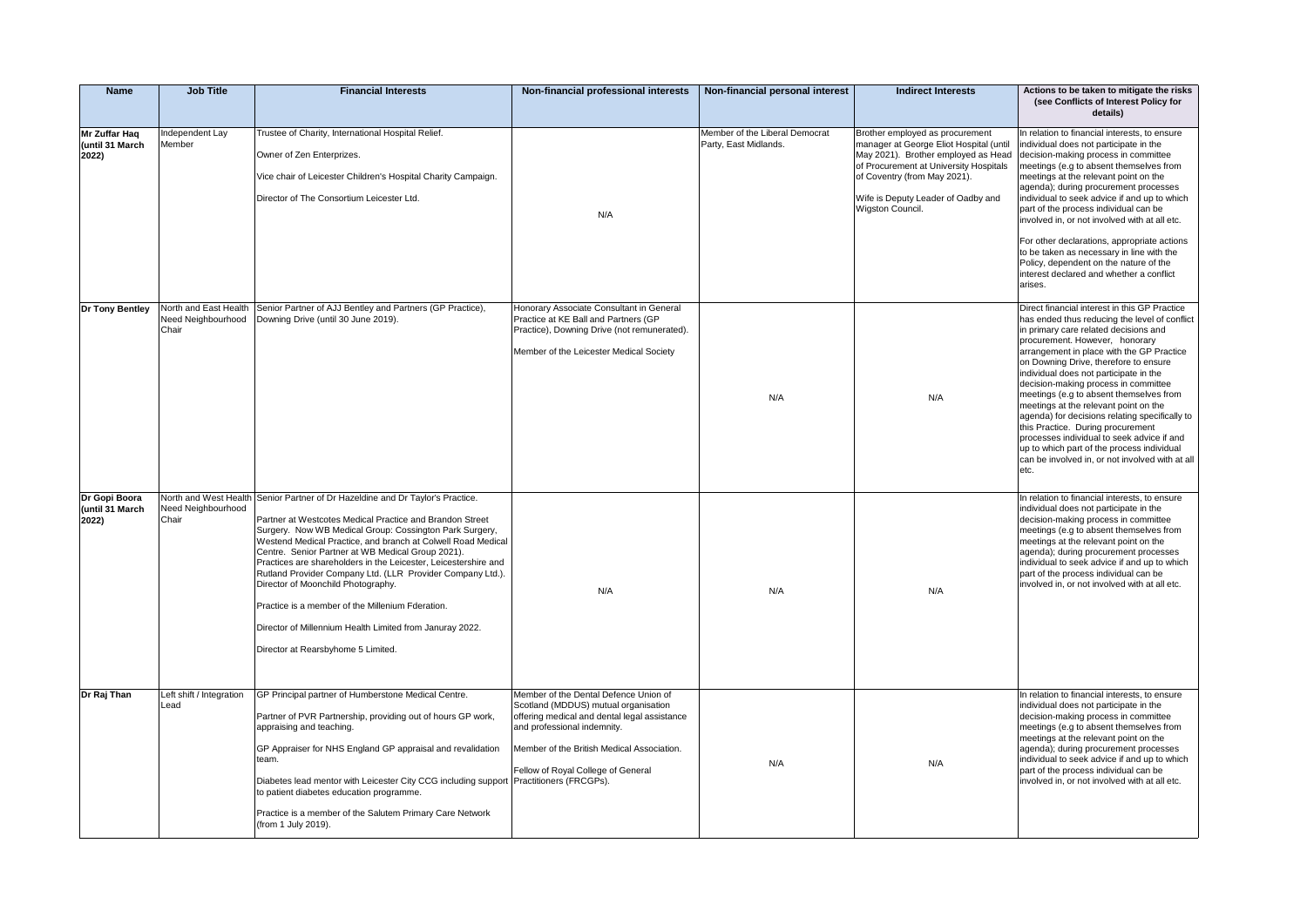| <b>Name</b>                                            | <b>Job Title</b>                         | <b>Financial Interests</b>                                                                                                                                                                                                                                                                                                                                                                                                                                                                                                                                                                                                                                                                                                                   | Non-financial professional interests                                                                                                                                                                                                                                                          | Non-financial personal interest | <b>Indirect Interests</b>                                                                                                                                                                                                                                                                                                      | Actions to be taken to mitigate the risks<br>(see Conflicts of Interest Policy for<br>details)                                                                                                                                                                                                                                                                                                                                                                                                                                                                                                                                               |
|--------------------------------------------------------|------------------------------------------|----------------------------------------------------------------------------------------------------------------------------------------------------------------------------------------------------------------------------------------------------------------------------------------------------------------------------------------------------------------------------------------------------------------------------------------------------------------------------------------------------------------------------------------------------------------------------------------------------------------------------------------------------------------------------------------------------------------------------------------------|-----------------------------------------------------------------------------------------------------------------------------------------------------------------------------------------------------------------------------------------------------------------------------------------------|---------------------------------|--------------------------------------------------------------------------------------------------------------------------------------------------------------------------------------------------------------------------------------------------------------------------------------------------------------------------------|----------------------------------------------------------------------------------------------------------------------------------------------------------------------------------------------------------------------------------------------------------------------------------------------------------------------------------------------------------------------------------------------------------------------------------------------------------------------------------------------------------------------------------------------------------------------------------------------------------------------------------------------|
| Dr Sulaxni<br>Nainani                                  | South Health Need<br>Neighbourhood Chair | GP Partner at DeMontfort Surgery.<br>Director of Bhatia Assosciates Limited and husband (Mr<br>Maneesh Bhatia) is also a Director<br>Decision Panel Member for NHS England's Performance<br>Advisory Group and Performers' List.<br>Clinical Reviewer for NHS England's Complaints Committee.<br>DeMontfort Surgery is a member of Leicester City Health<br>Federation (formerly known as Across Leicester Federation).<br>Practice is a member of the Leicester City & Uni Primary Care<br>Network (from 1 July 2019).<br>Independent consultant for Arbonne International providing<br>health and wellness products (until December 2021).<br>Husband, Mr Maneesh Bhatia, is Clinical Director of the LLR<br>Alliance (since Summer 2020). | Member of the General Medical Council.<br>Member of the Dental Defence Union of<br>Scotland (MDDUS)                                                                                                                                                                                           | N/A                             | Mr Maneesh Bhatia (husband) is<br>Consultant Orthopaedic Surgeon at<br>University Hospitals of Leicester NHS<br>Trust.<br>Director of MSB Investment Ideas Ltd<br>(company manages investment in real<br>estate and property).                                                                                                 | In relation to financial interests, to ensure<br>individual does not participate in the<br>decision-making process in committee<br>meetings (e.g to absent themselves from<br>meetings at the relevant point on the<br>agenda); during procurement processes<br>individual to seek advice if and up to which<br>part of the process individual can be<br>involved in, or not involved with at all etc.<br>For other declarations, appropriate actions<br>to be taken as necessary in line with the<br>Policy, dependent on the nature of the<br>interest declared and whether a conflict<br>arises.                                          |
| <b>Dr Matthew</b><br><b>Trotter</b>                    | Secondary Care<br>Clinician              | Consultant Surgeon at University Hospital Coventry and<br>Warwickshire.<br>Consultant Surgeon - practising privileges at Spire (Little Aston)<br>(until September 2021).<br>Consultant Surgeon - practising privileges at Spire (Parkway).<br>Consultant Surgeon - practising privileges at Nuffield Hospital<br>Warwickshire (from September 2020).<br>Director of Specialist ENT Care Limited.<br>Director of Specialist Health Partnership (until September<br>$2021$ ).                                                                                                                                                                                                                                                                  | Member of ENT UK.<br>Member of the General Medical Council.<br>Member of Royal College of Surgeons.<br>Member of Royal Society of Medicine.<br>Member of British Society of Otology.<br>Member of British Rhinological Society.<br>Member of Royal Society of Medicine Section<br>of Otology. | N/A                             | N/A                                                                                                                                                                                                                                                                                                                            | In relation to financial interests, to ensure<br>individual does not participate in the<br>decision-making process in committee<br>meetings (e.g to absent themselves from<br>meetings at the relevant point on the<br>agenda); during procurement processes<br>individual to seek advice if and up to which<br>part of the process individual can be<br>involved in, or not involved with at all etc.                                                                                                                                                                                                                                       |
| <b>Dr Katherine</b><br>Packham (from<br>February 2021) | Public Health<br>Consultant              | Public Health Consultant employed by Leicester City Council<br>(from 22 February 2021).<br>Was employed as a Consultant in Public Health by<br>Leicestershire County Council from 13 April 2018 to 7 February<br>2021.<br>Was a locum GP for 6 months and then a salaried GP for 18<br>months at Countesthorpe Health Centre from 2008 to 2010.<br>Was a GP registrar at Countesthopr in 2005 - 2006 and 2008.<br>Was a GP registrar at the Limes in Narborough in 2006 - 2008.<br>Was a pre-registration house officer in General Practice at The<br>County Practice, Syston (2004 - 2005).                                                                                                                                                 | Fellow of Faculty of Public Health.<br>Member of British Medical Association                                                                                                                                                                                                                  | N/A                             | University Hospitals of Leicester NHS<br>Trust. He is also the Clinical Lead for<br>Prehabilitation, and the Clinical Lead for   meetings at the relevant point on the<br>the Fit for Surgery prehabilitation<br>programme since 2019. He is also the<br>Clinical Clinical Lead for Orthopaedics<br>prehabilitation programme. | Husband is a Consultant Anaesthetist at In relation to financial interests, to ensure<br>individual does not participate in the<br>decision-making process in committee<br>Cardio-Pulmonary Exercise Testing and   meetings (e.g to absent themselves from<br>agenda); during procurement processes<br>individuals to seek advice if and up to which<br>part of the process individuals can be<br>involved in, or not involved with at all etc.<br>For other declarations, appropriate actions<br>to be taken as necessary in line with the<br>Policy, dependent on the nature of the<br>interest declared and whether a conflict<br>arises. |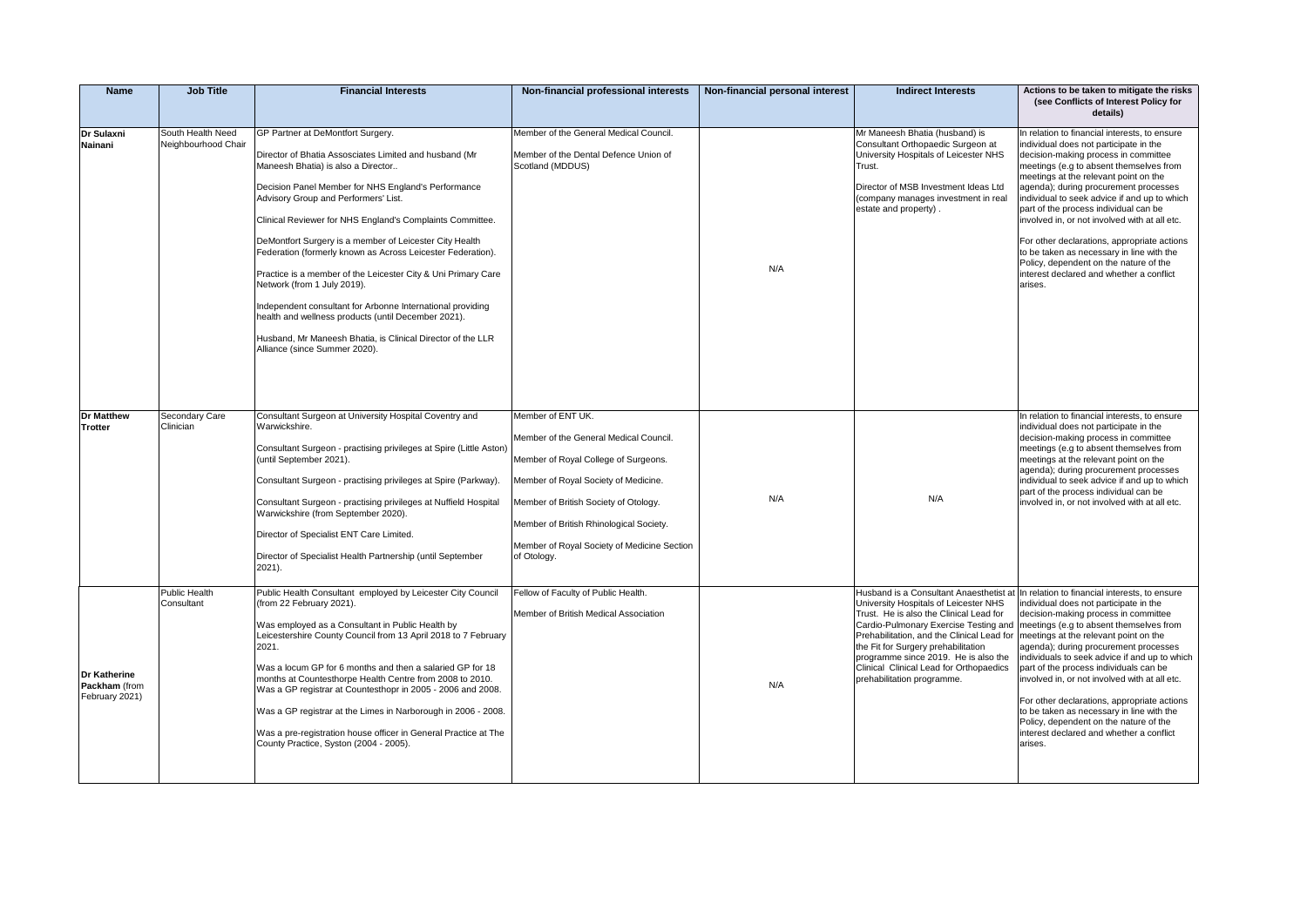|     |                                           |  |                                                                                                        |                                                                                                                                                                                                                                                                                                                                                                                                                                                                                                                                                                                                                                                                                                                                                                                                                                                                                                                                                                                                                                                                                                                                                                                                                                                                                                                  |           | <b>West Leicestershire CCG:</b> |
|-----|-------------------------------------------|--|--------------------------------------------------------------------------------------------------------|------------------------------------------------------------------------------------------------------------------------------------------------------------------------------------------------------------------------------------------------------------------------------------------------------------------------------------------------------------------------------------------------------------------------------------------------------------------------------------------------------------------------------------------------------------------------------------------------------------------------------------------------------------------------------------------------------------------------------------------------------------------------------------------------------------------------------------------------------------------------------------------------------------------------------------------------------------------------------------------------------------------------------------------------------------------------------------------------------------------------------------------------------------------------------------------------------------------------------------------------------------------------------------------------------------------|-----------|---------------------------------|
| N/A | Professional Membership Details Member of |  | Limited<br>practice<br>Soar Valley PCN (July 2019).<br>Company<br>Leicester (Honorary)<br>Network Ltd. | Chair - FMLM Faculty of Medical Leadership & Management<br>Professional Membership Details Royal<br>College of General Practitioners<br>Company Director - The office of Dr Mayur Lakhani CBE<br>Professional Membership Details British<br><b>Medical Association</b><br>Undergraduate teaching - University of Leicester & Nottingham.<br>Professional Membership General Medical<br>GP Principal Highgate Medical Centre GMS contract<br>Council<br>Independent contractor at Highgate Medical Centre (GP), GMS<br>Professional Membership Details Medical<br>Defence Union<br>Highgate Medical Centre is part of Charnwood Federation and<br>Professional Membership Details Royal<br>College of Physicians Edinburgh<br>Professional Membership Details Royal<br>Highgate Medical Centre is a member of LLR Provider<br>College of Physicians London<br>Visiting Professor, Division of Health Sciences, University of<br>Professional Membership Details Fellow of<br>Royal College of GPs<br>Spouse is a Practice Manager and non-clinical partner at<br>Highgate Medical Centre and director of Charnwood GP<br>the Faculty of Medical Management &<br>Leadership.<br>Professional Membership Details Medical<br><b>Examiner trained and Medical Examiner</b><br>member of Royal College of Pathologists | CCG Chair | <b>Prof Mayur</b><br>Lakhani    |
|     |                                           |  |                                                                                                        |                                                                                                                                                                                                                                                                                                                                                                                                                                                                                                                                                                                                                                                                                                                                                                                                                                                                                                                                                                                                                                                                                                                                                                                                                                                                                                                  |           |                                 |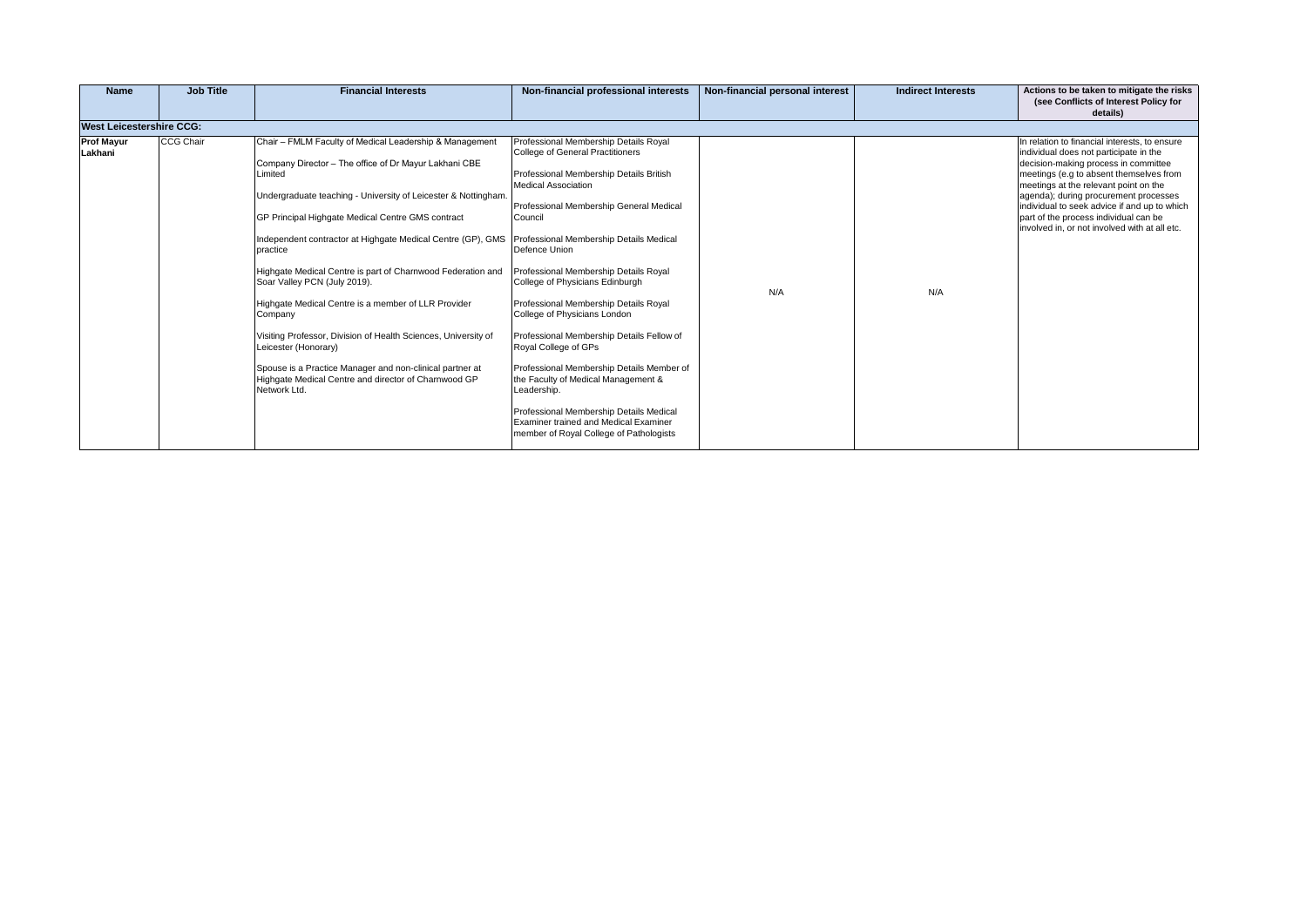| Name                             | <b>Job Title</b>                                                                                                                   | <b>Financial Interests</b>                                                                                                                                                                                                                                                                                                                                                                                                                                                                                                                                                                                                                                                                                                                                           | Non-financial professional interests                                                                                                                                                                                                                                           | Non-financial personal interest                                                                  | <b>Indirect Interests</b>                                                                                                                                                                                                   | Actions to be taken to mitigate the risks<br>(see Conflicts of Interest Policy for<br>details)                                                                                                                                                                                                                                                                                                                                                                                                                                                            |
|----------------------------------|------------------------------------------------------------------------------------------------------------------------------------|----------------------------------------------------------------------------------------------------------------------------------------------------------------------------------------------------------------------------------------------------------------------------------------------------------------------------------------------------------------------------------------------------------------------------------------------------------------------------------------------------------------------------------------------------------------------------------------------------------------------------------------------------------------------------------------------------------------------------------------------------------------------|--------------------------------------------------------------------------------------------------------------------------------------------------------------------------------------------------------------------------------------------------------------------------------|--------------------------------------------------------------------------------------------------|-----------------------------------------------------------------------------------------------------------------------------------------------------------------------------------------------------------------------------|-----------------------------------------------------------------------------------------------------------------------------------------------------------------------------------------------------------------------------------------------------------------------------------------------------------------------------------------------------------------------------------------------------------------------------------------------------------------------------------------------------------------------------------------------------------|
| Dr Nilesh<br>Sanganee            | Locality Lead, North<br>West Leicestershire<br>(until 30 September<br>2020)<br><b>Clinical Vice Chair</b><br>(from 1 October 2020) | GP Partner - Principal at Castle Medical Group.<br>GP appraiser for NHS England.<br>Trustee of Friends for Castle Medical Group - Registered<br>Charity.<br>Director of Sanganee Medical Ltd. Company which includes my<br>non-practice work e.g. GP appraiser work, Selection Centre<br>Assessment for GP trainees and RCGP work.<br>Practice is a member of the LLR Provider Company<br>Director of Ashby Medical Ltd - Ashby Medical Ltd holds the<br>APMS contract for The Surgery in Ashby (APMS contract with<br>The Surgery in Ashby ended October 2019, and from May 2021<br>Dr Sanganee is no longer director of the Ltd company).<br>Castle Medical Group is a member of the North West<br>Leicestershire GP Ltd.<br>Examiner for the MRCGP with the RCGP. | Professional Membership Details - British<br>Medical Association (BMA).<br>Professional Membership Details - Royal<br>College of General Practitioners.<br>Professional Membership - General Medical<br>Council.<br>Professional Membership Details - Medical<br>Defence Union | N/A                                                                                              | Indirect interest in respect of<br>discussions and decisions made relating individual does not participate in the<br>to GP Practice property relating to<br>Practice premises, which is under a<br>lease from a third party | In relation to financial interests, to ensure<br>decision-making process in committee<br>meetings (e.g to absent themselves from<br>meetings at the relevant point on the<br>agenda); during procurement processes<br>individual to seek advice if and up to which<br>part of the process individual can be<br>involved in, or not involved with at all etc.<br>For other declarations, appropriate actions<br>to be taken as necessary in line with the<br>Policy, dependent on the nature of the<br>interest declared and whether a conflict<br>arises. |
| Mr Steve Churton Independent Lay | Member                                                                                                                             | N/A                                                                                                                                                                                                                                                                                                                                                                                                                                                                                                                                                                                                                                                                                                                                                                  | Fellow of Royal Pharmaceutical Society and a Trustee of Psoriasis Association and<br>member of its Fellows Panel 9until September Chair of its Medical and Research<br>2021).                                                                                                  | Committee (until September 2021).<br>Member of the Conservative party<br>(until September 2021). | Son is a Registrar Anaesthetist at<br>various hospitals in Derbyshire and<br>Nottingham.                                                                                                                                    | Appropriate actions to be taken as<br>necessary and dependent on the nature of<br>the conflict.                                                                                                                                                                                                                                                                                                                                                                                                                                                           |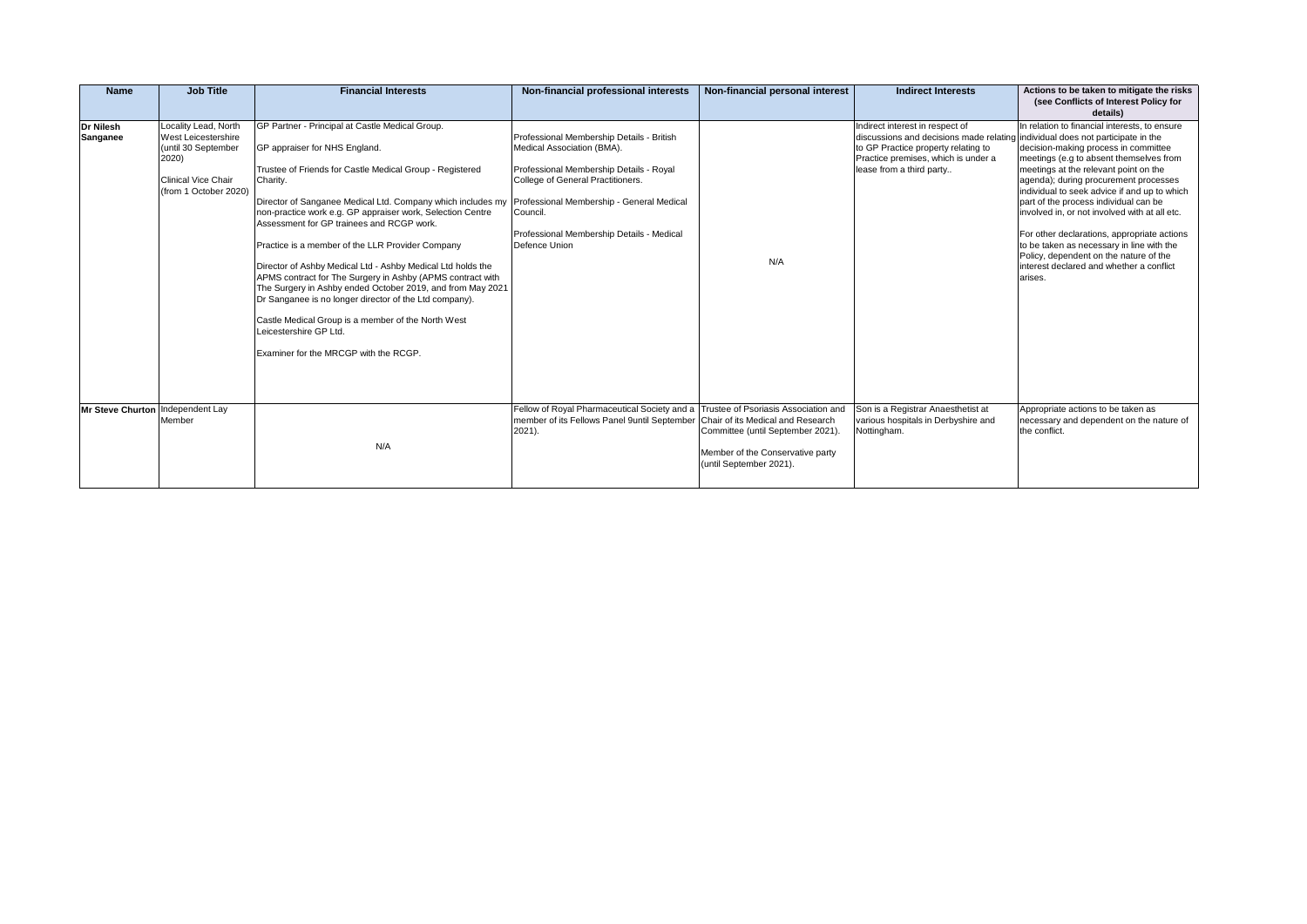| Ms Gillian Adams Independent Lay |                 | Vice Chair and Director of Registration Council for Clinical                                     | Vice chair of the European Society for Blood |                                    | Prof Steve Rothberg (husband) is                                            | In relation to financial interests, to ensure                                   |
|----------------------------------|-----------------|--------------------------------------------------------------------------------------------------|----------------------------------------------|------------------------------------|-----------------------------------------------------------------------------|---------------------------------------------------------------------------------|
|                                  | Member          | Physiologists (from 2017, role is remunerated).                                                  | &Marrow Transplantation, Patient Advocacy    | Member of the Labour Party.        | employed by Loughborough University                                         | individual does not participate in the                                          |
|                                  |                 |                                                                                                  | Committee (term ended October 2019, role     |                                    | as Pro-Vice Chancellor (Research). And decision-making process in committee |                                                                                 |
|                                  |                 | NHS England Blood & Marrow Transplantation Clinical                                              | was not remunerated).                        |                                    |                                                                             | is member of the senior leadership team meetings (e.g to absent themselves from |
|                                  |                 | Reference Group (term ended October 2019, role was                                               |                                              |                                    | at Loughborough University.                                                 | meetings at the relevant point on the                                           |
|                                  |                 | remunerated until 31 March 2022).                                                                | Member of the Eurpean Society for Blood      |                                    |                                                                             | agenda); during procurement processes                                           |
|                                  |                 |                                                                                                  | &Marrow Transplantation, Clinical Outcomes   |                                    |                                                                             | individual to seek advice if and up to which                                    |
|                                  |                 | Member of Medicines Repurposing Steering Group, Jointly                                          | Working Group.                               |                                    |                                                                             | part of the process individual can be                                           |
|                                  |                 | sponsired by DHSC, MHRA, NINCE, NIHR and NHSE<br>(appointed September 2021 until 31 March 2022). | Member of the UK Stem Cell Strategy          |                                    |                                                                             | involved in, or not involved with at all etc.                                   |
|                                  |                 |                                                                                                  | Oversight Committee.                         |                                    |                                                                             | For other declarations, appropriate actions                                     |
|                                  |                 | Member of the NHS England Regional Medicines Optimisation                                        |                                              |                                    |                                                                             | to be taken as necessary in line with the                                       |
|                                  |                 | Committee (appointed 2017, remunerated).                                                         | Member of Anthony Nolan National Expert      |                                    |                                                                             | Policy, dependent on the nature of the                                          |
|                                  |                 |                                                                                                  | Steering Group - Post Transplant Care.       |                                    |                                                                             | interest declared and whether a conflict                                        |
|                                  |                 | Member of NHS England Medicines Optimisation Priorities                                          |                                              |                                    |                                                                             | arises.                                                                         |
|                                  |                 | Panel (resigned September 2021, remunerated).                                                    | Loughborough University Medical Practice     |                                    |                                                                             |                                                                                 |
|                                  |                 |                                                                                                  | Patient Participation Group member.          |                                    |                                                                             |                                                                                 |
|                                  |                 | Director of Gillian Adams Consultancy Ltd.                                                       |                                              |                                    |                                                                             |                                                                                 |
|                                  |                 |                                                                                                  | Member of the Chartered Institute of         |                                    |                                                                             |                                                                                 |
|                                  |                 | Appointed member of the NHS England / Improvement Blood                                          | Personnel and Development (professional      |                                    |                                                                             |                                                                                 |
|                                  |                 | and Infection National Programme of Care Board (November                                         | body).                                       |                                    |                                                                             |                                                                                 |
|                                  |                 | 2020). This covers specialised services in infection, immunity                                   |                                              |                                    |                                                                             |                                                                                 |
|                                  |                 | and haematology and is a 3 year paid appointment.                                                |                                              |                                    |                                                                             |                                                                                 |
|                                  |                 |                                                                                                  |                                              |                                    |                                                                             |                                                                                 |
|                                  |                 | Patient Public Voice member on NHS England's Patient and                                         |                                              |                                    |                                                                             |                                                                                 |
|                                  |                 | Public Voice Assurance Group (appointed January 2021,                                            |                                              |                                    |                                                                             |                                                                                 |
|                                  |                 | remunerated).                                                                                    |                                              |                                    |                                                                             |                                                                                 |
|                                  |                 |                                                                                                  |                                              |                                    |                                                                             |                                                                                 |
|                                  |                 | Undertook a short term, self-employed consultancy contract                                       |                                              |                                    |                                                                             |                                                                                 |
|                                  |                 | with Pfizer between May 2021 and June 2021 advising on their                                     |                                              |                                    |                                                                             |                                                                                 |
|                                  |                 | patient information leaflets.                                                                    |                                              |                                    |                                                                             |                                                                                 |
|                                  |                 |                                                                                                  |                                              |                                    |                                                                             |                                                                                 |
|                                  |                 |                                                                                                  |                                              |                                    |                                                                             |                                                                                 |
|                                  |                 |                                                                                                  |                                              |                                    |                                                                             |                                                                                 |
| <b>Ms Wendy Kerr</b>             | Independent Lay |                                                                                                  |                                              | Secretary for Austery Village Hall |                                                                             |                                                                                 |
|                                  | Member          |                                                                                                  |                                              | which is a charity organisation,   |                                                                             |                                                                                 |
|                                  |                 | N/A                                                                                              | N/A                                          | Warwickshire. Unpaid work (from    | N/A                                                                         | N/A                                                                             |
|                                  |                 |                                                                                                  |                                              | October 2021).                     |                                                                             |                                                                                 |
|                                  |                 |                                                                                                  |                                              |                                    |                                                                             |                                                                                 |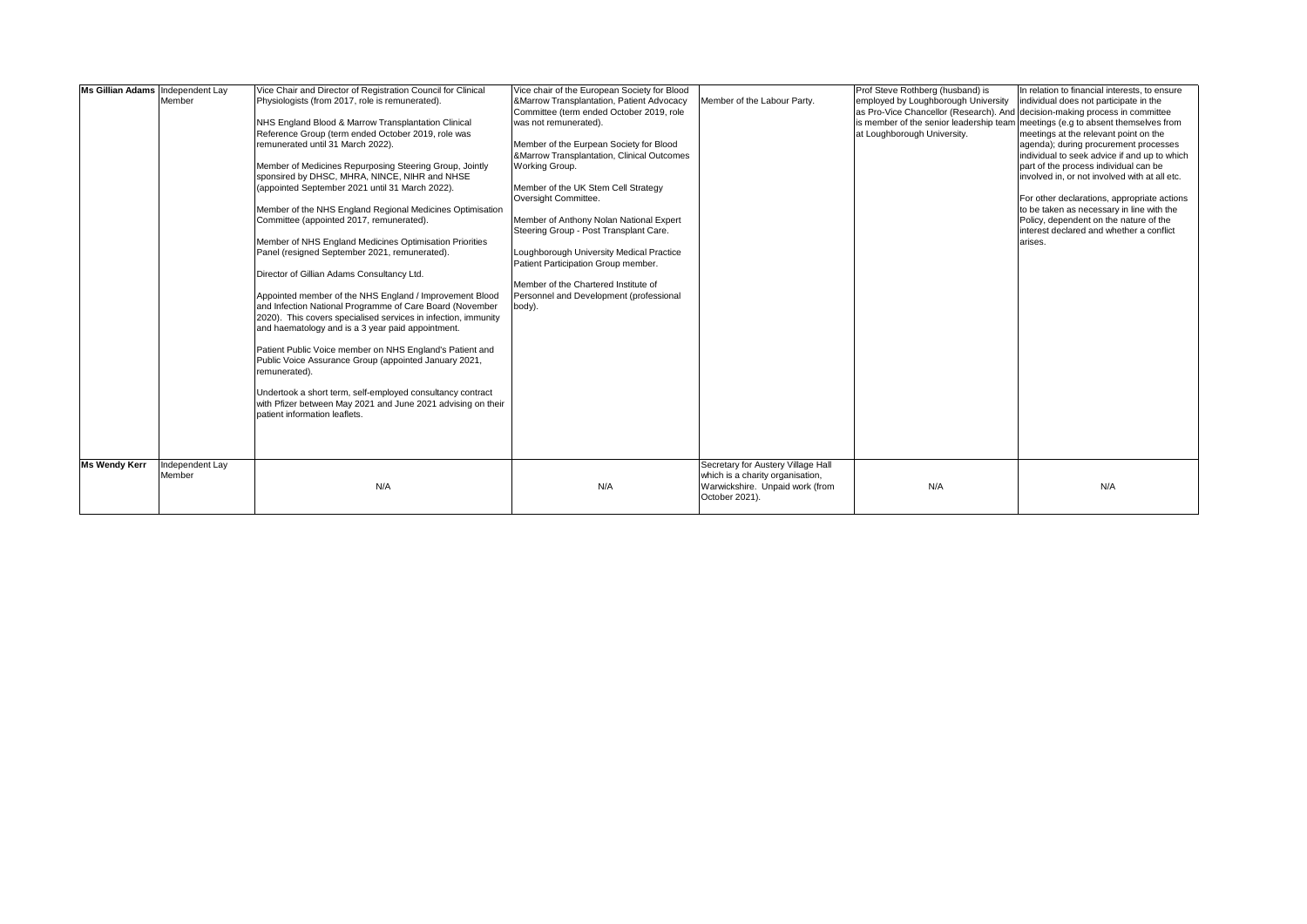| Name                                           | <b>Job Title</b>                  | <b>Financial Interests</b>                                                                                                                                                                                                                                                                                                                                                                                                                                                                                                                                                                                      | Non-financial professional interests                                                                                                                                                                                               | Non-financial personal interest | <b>Indirect Interests</b> | Actions to be taken to mitigate the risks<br>(see Conflicts of Interest Policy for<br>details)                                                                                                                                                                                                                                                                                                                                                                                                                                                                                                      |
|------------------------------------------------|-----------------------------------|-----------------------------------------------------------------------------------------------------------------------------------------------------------------------------------------------------------------------------------------------------------------------------------------------------------------------------------------------------------------------------------------------------------------------------------------------------------------------------------------------------------------------------------------------------------------------------------------------------------------|------------------------------------------------------------------------------------------------------------------------------------------------------------------------------------------------------------------------------------|---------------------------------|---------------------------|-----------------------------------------------------------------------------------------------------------------------------------------------------------------------------------------------------------------------------------------------------------------------------------------------------------------------------------------------------------------------------------------------------------------------------------------------------------------------------------------------------------------------------------------------------------------------------------------------------|
| Dr Umar<br>Abdulmajid (until<br>31 March 2022) | Locality Lead, South<br>Charnwood | GP Partner at Charnwood Surgery.<br>Charnwood Surgery is a member of the Charnwood GP<br>Network Ltd.                                                                                                                                                                                                                                                                                                                                                                                                                                                                                                           | N/A                                                                                                                                                                                                                                | N/A                             | N/A                       | In relation to financial interests, to ensure<br>individual does not participate in the<br>decision-making process in committee<br>meetings (e.g to absent themselves from<br>meetings at the relevant point on the<br>agenda); during procurement processes<br>individual to seek advice if and up to which<br>part of the process individual can be<br>involved in, or not involved with at all etc.<br>For other declarations, appropriate actions<br>to be taken as necessary in line with the<br>Policy, dependent on the nature of the<br>interest declared and whether a conflict<br>arises. |
| Dr Geoff Hanlon<br>(until 31 January<br>2022)  | Locality Lead, North<br>Charnwood | General Practitioner at Charnwood Medical Group, operating as Professional Membership Details Royal<br>a partnership and as a wholly owned company<br>Charnwood Medical Group is part of Charnwood GP Network<br>Ltd<br>National Clinical Assessment Service Assessor<br>Charnwood Medical Group is a member of LLR Provider<br>Company<br>Clinical Director Elect for Beacon PCN.<br>Direct interest in respect of discussions and decisions made<br>relating to premises of Charnwood Medical Group as Dr Hanlon<br>is a property owning partner.<br>Paul Hanlon son is director of Charnwood GP Network Ltd. | <b>College of General Practitioners</b><br>Professional Membership Details British<br><b>Medical Association</b><br>Professional Membership General Medical<br>Council<br>Professional Membership Details Medical<br>Defence Union | N/A                             | N/A                       | In relation to financial interests, to ensure<br>individual does not participate in the<br>decision-making process in committee<br>meetings (e.g to absent themselves from<br>meetings at the relevant point on the<br>agenda); during procurement processes<br>individual to seek advice if and up to which<br>part of the process individual can be<br>involved in, or not involved with at all etc.<br>For other declarations, appropriate actions<br>to be taken as necessary in line with the<br>Policy, dependent on the nature of the<br>interest declared and whether a conflict<br>arises. |
| Dr Ash Kothari<br>(until 31 March<br>2022)     | & Bosworth                        | Locality Lead, Hinckley GP Partner at Maples Family Medical Practice.                                                                                                                                                                                                                                                                                                                                                                                                                                                                                                                                           | N/A                                                                                                                                                                                                                                | N/A                             | N/A                       | In relation to financial interests, to ensure<br>individual does not participate in the<br>decision-making process in committee<br>meetings (e.g to absent themselves from<br>meetings at the relevant point on the<br>agenda); during procurement processes<br>individual to seek advice if and up to which<br>part of the process individual can be<br>involved in, or not involved with at all etc.                                                                                                                                                                                              |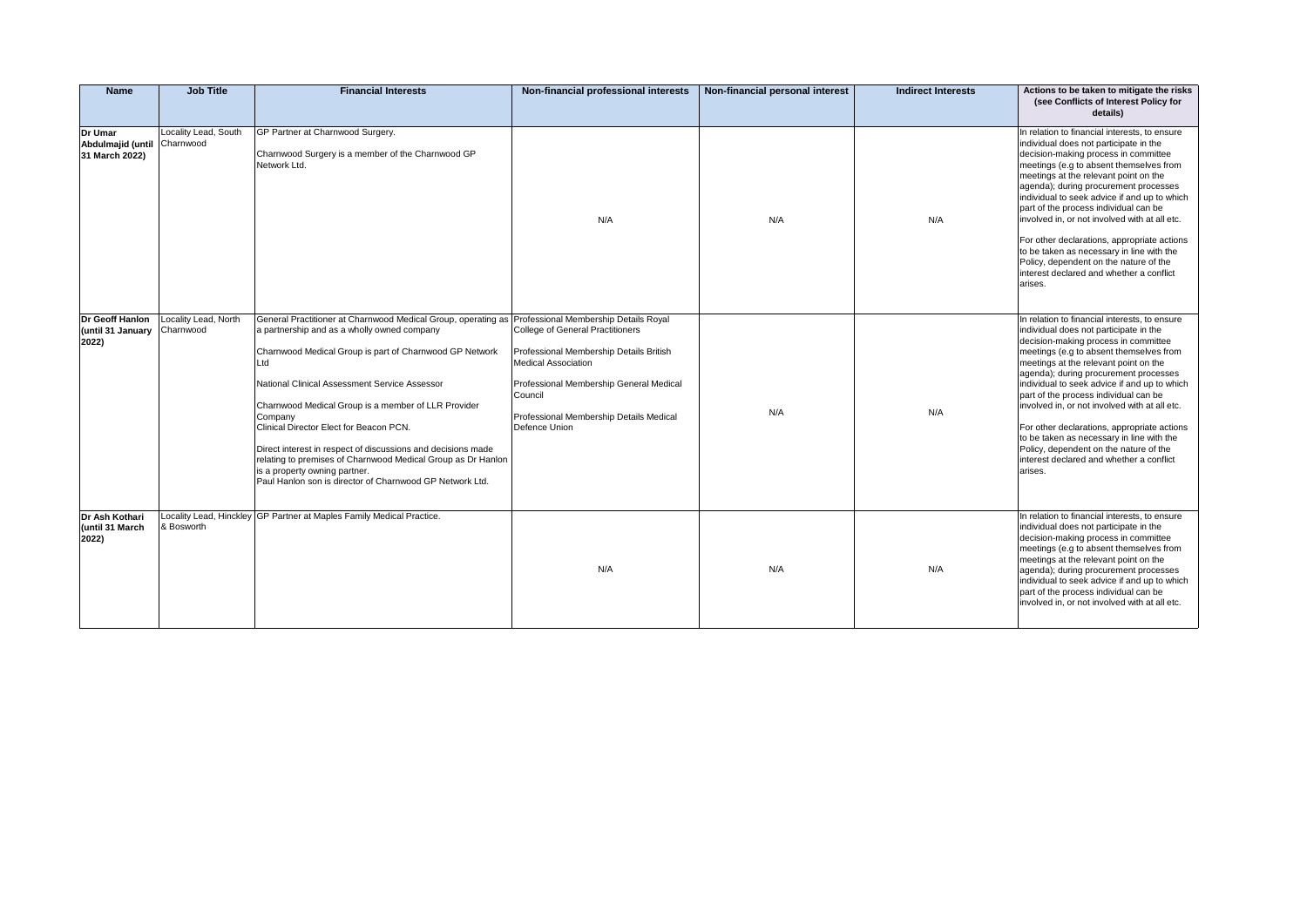| Dr Reema<br>Parwaiz | and Bosworth                                | Locality Lead, Hinckley GP Principle at Ratby Surgery and part owner of the Ratby<br>Surgery premises.<br>Dr James Ogle (husband) is GP Principal at Ratby Surgery.<br>Dr Asim Parwaiz (brother) is a GP Partner at Ratby Surgery.<br>Dr Paul Parwaiz (father) is a GP Partner at Ratby Surgery.<br>Mother is Practice Manager at Ratby Surgery.<br>Husband is a Member of the Hinckley & Bosworth Medical<br>Alliance Ltd (i.e. GP Federation).<br>Ratby Surgery is part of local GP Federation 'Hinckley and<br>Bosworth Medical Alliance Ltd' and Bosworth PCN. | Member of the Royal College of General<br>Practitioners.<br>Member of the General Medical Council.<br>Member of the British Medical Association. | N/A                             | Brother is a GP trainee at Leicester<br>Deanery.<br>Two sister in laws work locally as<br>dentists. | In relation to financial interests, to ensure<br>individual does not participate in the<br>decision-making process in committee<br>meetings (e.g to absent themselves from<br>meetings at the relevant point on the<br>agenda); during procurement processes<br>individual to seek advice if and up to which<br>part of the process individual can be<br>involved in, or not involved with at all etc.<br>For other declarations, appropriate actions<br>to be taken as necessary in line with the<br>Policy, dependent on the nature of the<br>interest declared and whether a conflict<br>arises. |
|---------------------|---------------------------------------------|--------------------------------------------------------------------------------------------------------------------------------------------------------------------------------------------------------------------------------------------------------------------------------------------------------------------------------------------------------------------------------------------------------------------------------------------------------------------------------------------------------------------------------------------------------------------|--------------------------------------------------------------------------------------------------------------------------------------------------|---------------------------------|-----------------------------------------------------------------------------------------------------|-----------------------------------------------------------------------------------------------------------------------------------------------------------------------------------------------------------------------------------------------------------------------------------------------------------------------------------------------------------------------------------------------------------------------------------------------------------------------------------------------------------------------------------------------------------------------------------------------------|
| Name                | <b>Job Title</b>                            | <b>Financial Interests</b>                                                                                                                                                                                                                                                                                                                                                                                                                                                                                                                                         | Non-financial professional interests                                                                                                             | Non-financial personal interest | <b>Indirect Interests</b>                                                                           | Actions to be taken to mitigate the risks<br>(see Conflicts of Interest Policy for<br>details)                                                                                                                                                                                                                                                                                                                                                                                                                                                                                                      |
| Dr Rowan Sil        | Locality Lead, North<br>West Leicestershire | GP Partner at Ibstock & Barlestone Surgeries.<br>Practice is a member of the North West Leicestershire Primary<br>Care Network (from 1 July 2019).<br>Practice is a member of the LLR Provider Company Ltd.                                                                                                                                                                                                                                                                                                                                                        | N/A                                                                                                                                              | N/A                             | N/A                                                                                                 | For other declarations, appropriate actions<br>to be taken as necessary in line with the<br>Policy, dependent on the nature of the<br>interest declared and whether a conflict<br>arises.                                                                                                                                                                                                                                                                                                                                                                                                           |